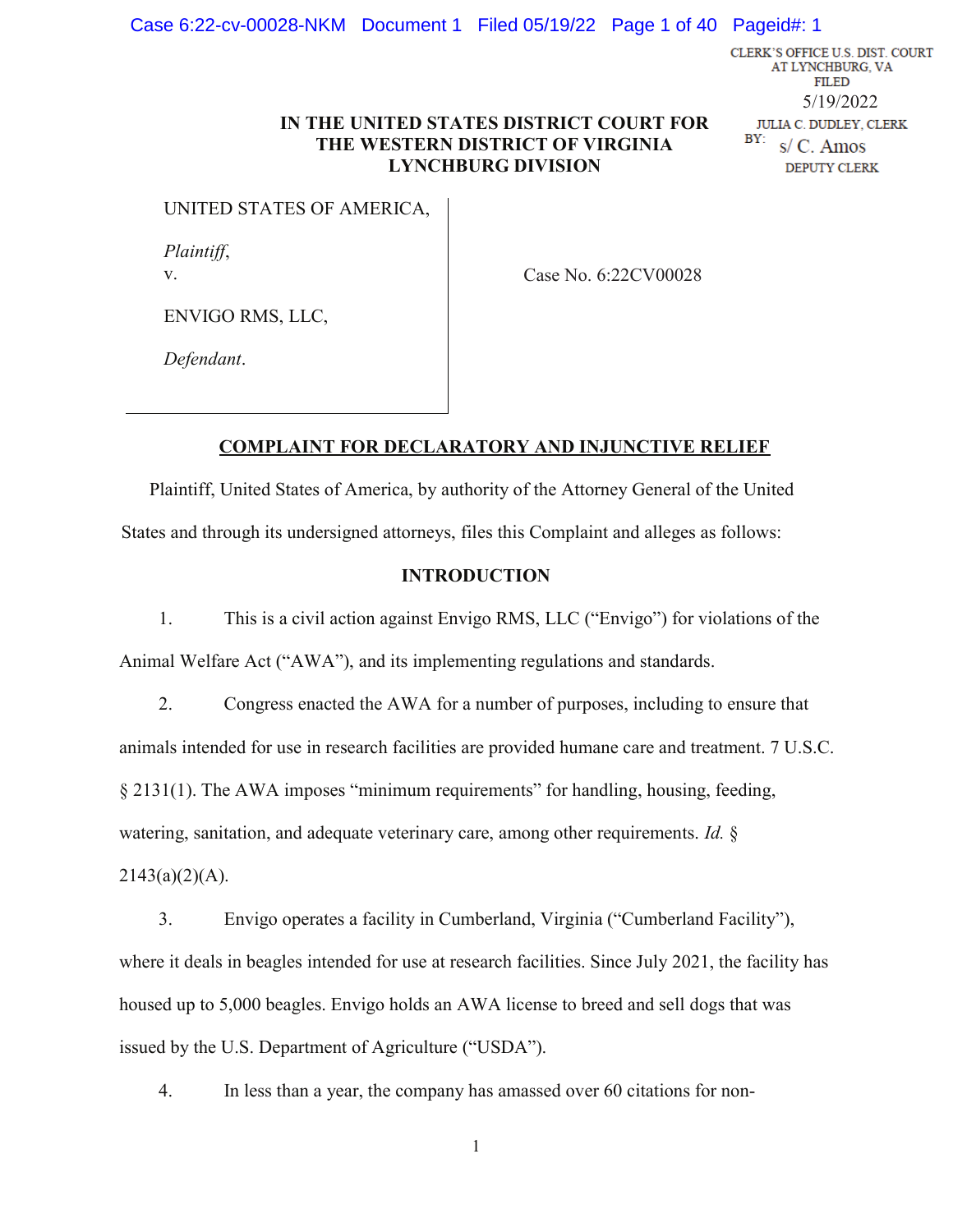compliance with the AWA, which have affected thousands of beagles. More than half of those citations were deemed "critical" or "direct," the most serious types of AWA citation. As relevant here, a "critical" noncompliance is one that has a "serious or severe adverse effect on the health and well-being of the animal[s]." Animal Welfare Inspection Guide, USDA, 2-10 (revised Nov. 2021), https://www.aphis.usda.gov/animal\_welfare/downloads/Animal-Care-Inspection-Guide.pdf ("APHIS Animal Welfare Inspection Guide") (last visited May 14, 2022). A "direct" noncompliance is a critical noncompliance that is having a serious or severe adverse effect on the health and well-being of the animal at the time of the inspection. *Id.* at 2-11.

5. Despite being on notice since July 2021 that the conditions at its Cumberland facility fall far below the AWA's minimum standards, Envigo has failed to take the necessary steps to ensure that all of the beagles at its facility are provided humane care and treatment and that the Cumberland facility is operating in compliance with the AWA.

6. In fact, pursuant to a federal warrant, 145 beagles from the Cumberland Facility have been seized after they were determined to be in "acute distress."<sup>1</sup>

7. Rather than spend the money to meet the minimum standards set by the AWA and provide each beagle with the care that Envigo is legally obligated to provide, upon information and belief, Envigo has employed a paltry number of employees and elected to euthanize beagles or allowed beagles to die from malnutrition, treatable and preventable conditions, and injuries resulting from beagles being housed in overcrowded and unsanitary enclosures or enclosures that contain incompatible animals. When 300 beagle puppies died in 7 months due to "unknown causes," Envigo failed to investigate and accurately diagnose the cause of death to spare other

<sup>&</sup>lt;sup>1</sup> Acute distress means any animal requiring immediate veterinary treatment or other care to promptly alleviate a life-threatening illness, injury or any suffering, as deemed by a licensed veterinarian.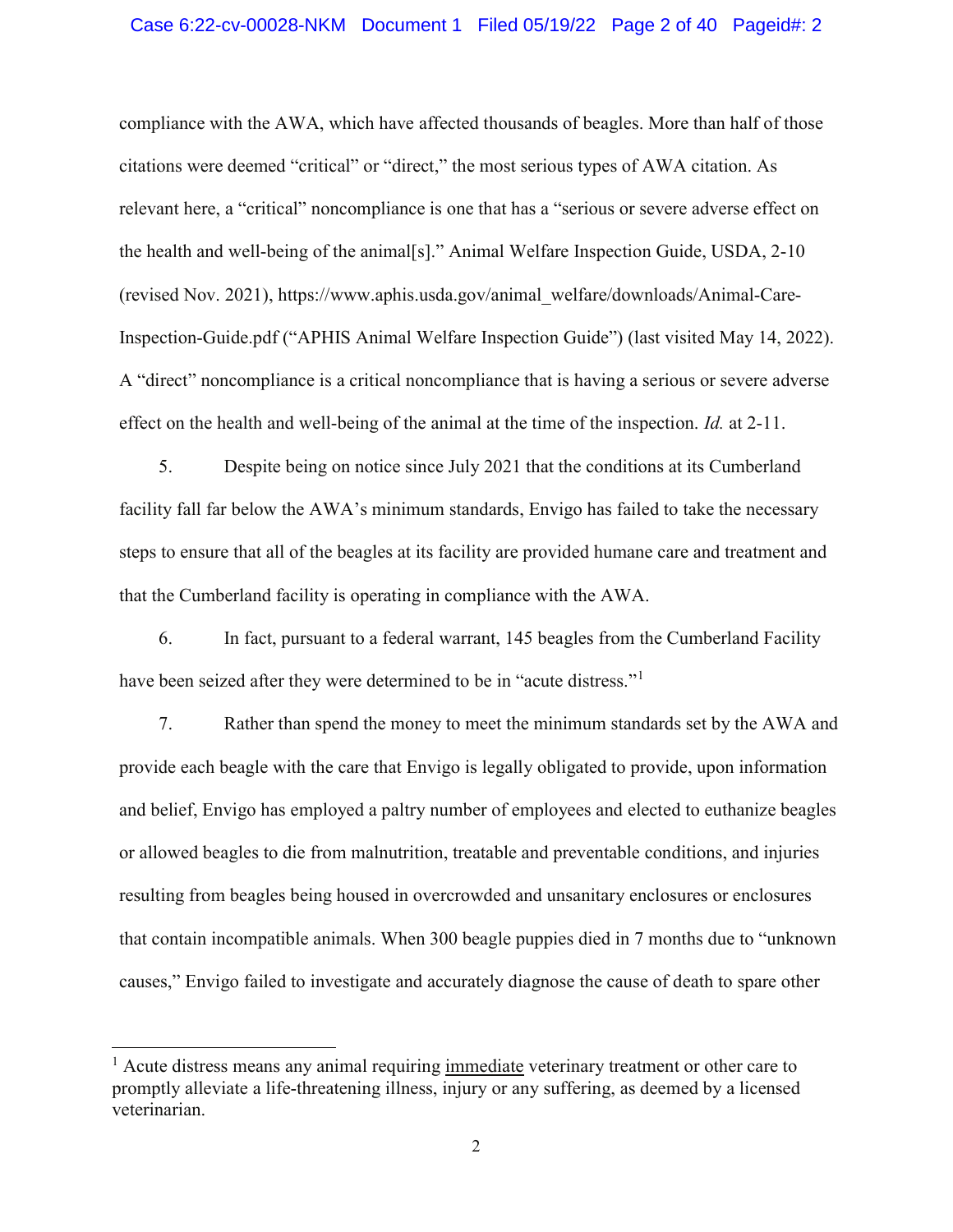beagle puppies from similar deaths. *See* Ex. B (July 2021 Inspection Report Part 2) at 2. Pursuant to the policy that Envigo's attending veterinarian established, Envigo staff were not even required to notify the attending veterinarian when beagle puppies were found dead. *Id.*

8. Envigo's disregard for the law and the welfare of the beagles in its care has resulted in the animals' needless suffering and, in some cases, death.

9. For the foregoing reasons, the United States complains and seeks a temporary restraining order as well as other injunctive relief.

#### JURISDICTION AND VENUE

10. The Court has jurisdiction over this action pursuant to 7 U.S.C. § 2146(c) (actions arising under the AWA); 28 U.S.C. § 1331 (federal question jurisdiction); and 28 U.S.C. § 1345 (United States as plaintiff).

11. Venue is proper in the United States District Court for the Western District of Virginia pursuant to 28 U.S.C. § 1391.

12. The Court may grant the requested relief under the AWA, 7 U.S.C. § 2146(c), and 28 U.S.C. §§ 2201, 2202 (declaratory and injunctive relief).

#### THE PARTIES

13. The Plaintiff is the United States of America. Authority to bring this action is vested in the Attorney General of the United States pursuant to 28 U.S.C. §§ 516, 519.

14. Defendant Envigo is a limited liability company whose business mailing address is 8520 Allison Pointe Blvd., Suite 400, Indianapolis, Indiana. On June 3, 2019, Envigo registered as a Virginia LLC.

15. Envigo holds AWA dealer license 32-A-0774. Envigo owns, deals in, and/or breeds the animals that are the subject of this action at the Cumberland Facility located in the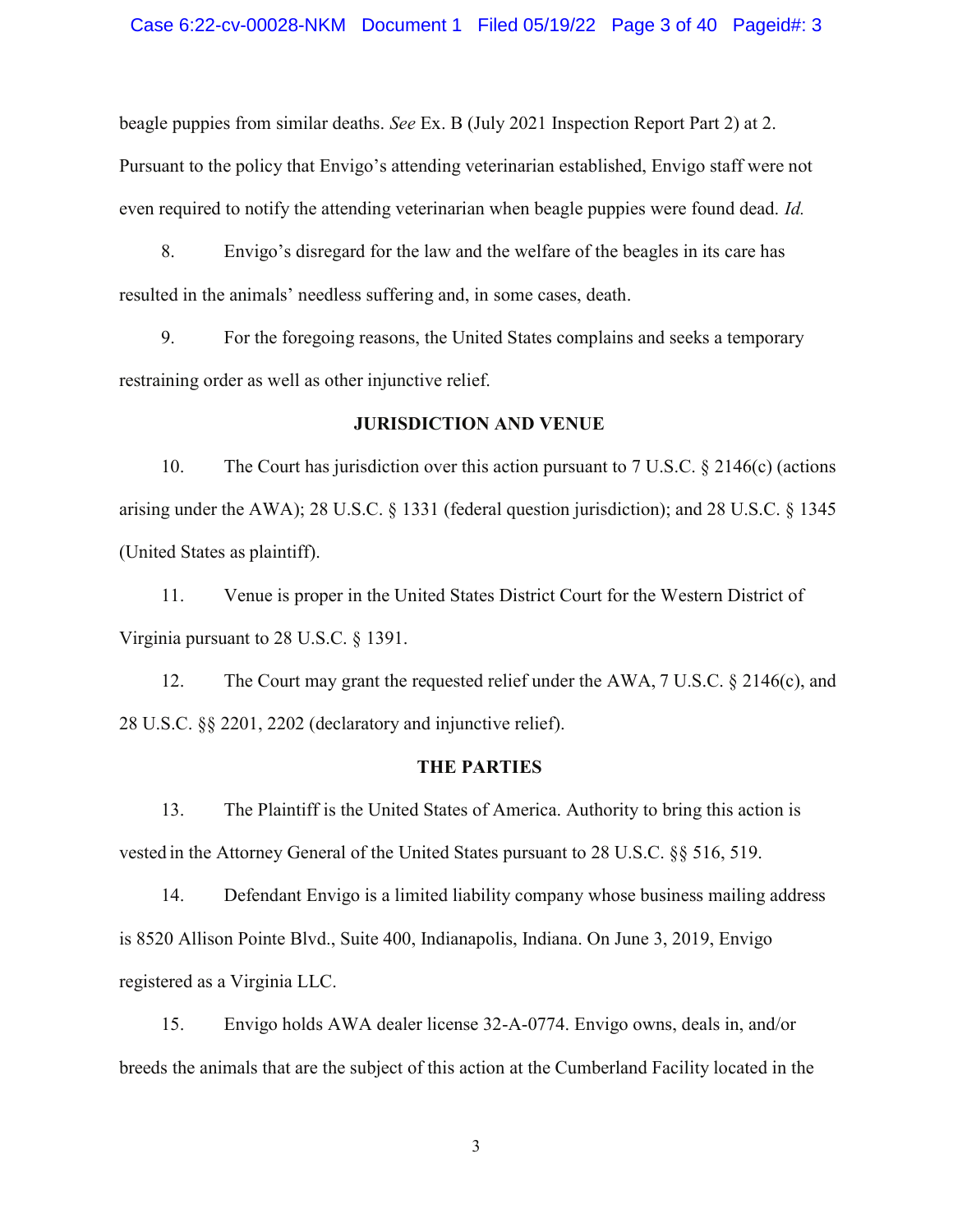Western District of Virginia. The Cumberland Facility, which is located at 482 Frenchs Store Road, Cumberland, Virginia, is identified as Site 005 on the inspection reports prepared by USDA's Animal and Plant Health Inspection Service ("APHIS") for license 32-A-0774.

#### LEGAL BACKGROUND

16. The AWA establishes minimum standards of care and treatment to be provided for certain animals bred and sold for use as pets, used in biomedical research, transported commercially, or exhibited to the public. *See generally* 7 U.S.C. § 2131 *et seq*.

17. The AWA is administered by the Secretary of Agriculture or his representative. 7 U.S.C. § 2132(b). The AWA authorizes the Secretary to "promulgate such rules, regulations, and orders as he may deem necessary in order to effectuate the purposes of [the AWA]." 7 U.S.C. § 2151. The Secretary has delegated his authority to the APHIS Administrator.

18. The AWA defines a "dealer" as "any person who, in commerce, for compensation or profit, delivers for transportation, or transports, except as a carrier, buys, or sells, or negotiates the purchase or sale of, (1) any dog or other animal whether alive or dead for research, teaching, exhibition, or use as a pet." 7 U.S.C. § 2132(f); *see also* 9 C.F.R. § 1.1 (definition of dealer).

19. A "person" includes any "individual, partnership, firm, joint stock company, corporation, association, trust, estate, or other legal entity." 7 U.S.C. § 2132(a).

20. Anyone who falls within the statutory definition of a dealer must obtain and maintain a valid license from the Secretary. 7 U.S.C. § 2134; *see also* 9 C.F.R. § 2.1(a)(1) (licensing requirements).

21. The Secretary shall issue a license to a dealer upon application, provided that no such license shall be issued until the dealer has demonstrated that his facilities comply with the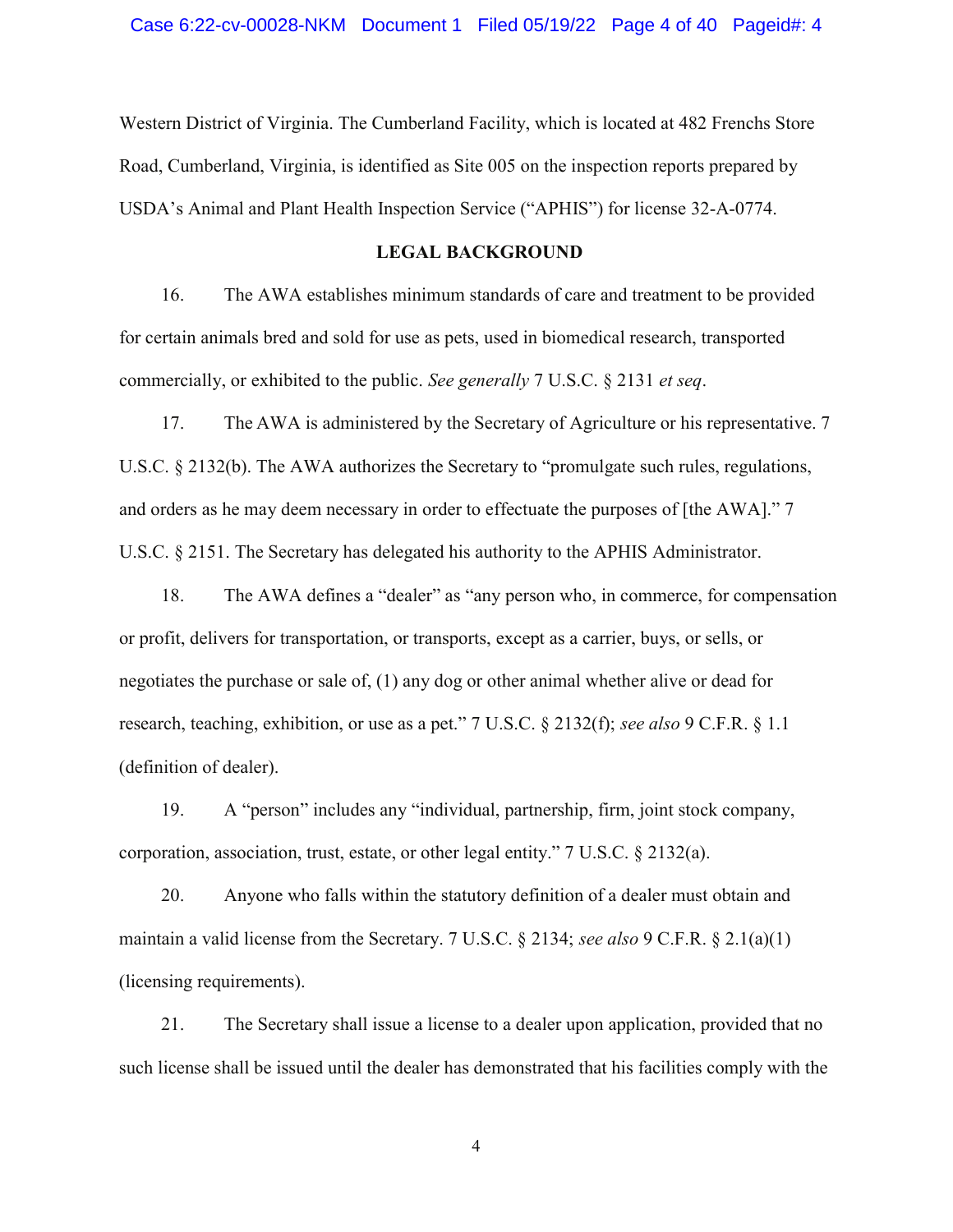#### Case 6:22-cv-00028-NKM Document 1 Filed 05/19/22 Page 5 of 40 Pageid#: 5

standards promulgated by the Secretary pursuant to 7 U.S.C. § 2133.

22. By signing the application form, the applicant acknowledges that it has reviewed the AWA and its regulations and standards and "agrees to comply with them." 9 C.F.R. § 2.2.

23. Regulated activities may be conducted only at sites that have been inspected and approved by APHIS.  $9 \text{ C.F.R.} \$   $2.1(b)(1)$ .

24. The AWA makes it unlawful for any dealer to knowingly violate the AWA. 7 U.S.C. § 2149(d).

25. A Class "A" dealer must identify all live dogs "held on the premises, purchased, or otherwise acquired, sold or otherwise disposed of, or removed from the premises for delivery. . .to another dealer, or for sale, through an auction sale or to any person for use as a pet, . . .by an official tag . . .affixed to the animal's neck by means of a collar made of material generally considered acceptable to pet owners as a means of identifying their pet dogs" or "by a distinctive and legible tattoo marking acceptable to and approved by the Administrator." 9 C.F.R.  $\S 2.50(a)(1)$ .

26. The Secretary has promulgated regulations and standards to govern the humane handling, care, treatment, and transportation by dealers, which includes the minimum requirements for handling, housing, feeding, watering, sanitation, ventilation, shelter from extreme weather and temperatures, adequate veterinary care, and separation by species. 7 U.S.C.  $\S 2143(a)(1)-(a)(2)(A)$ . Dealers must comply in all respects with the regulations and standards for the humane handling, care, treatment, and transportation of dogs. 9 C.F.R. §§ 3.1- 3.20.

27. When construing or enforcing the provisions of this chapter, the act, omission, or failure of any person acting for or employed by a dealer is deemed the act, omission, or failure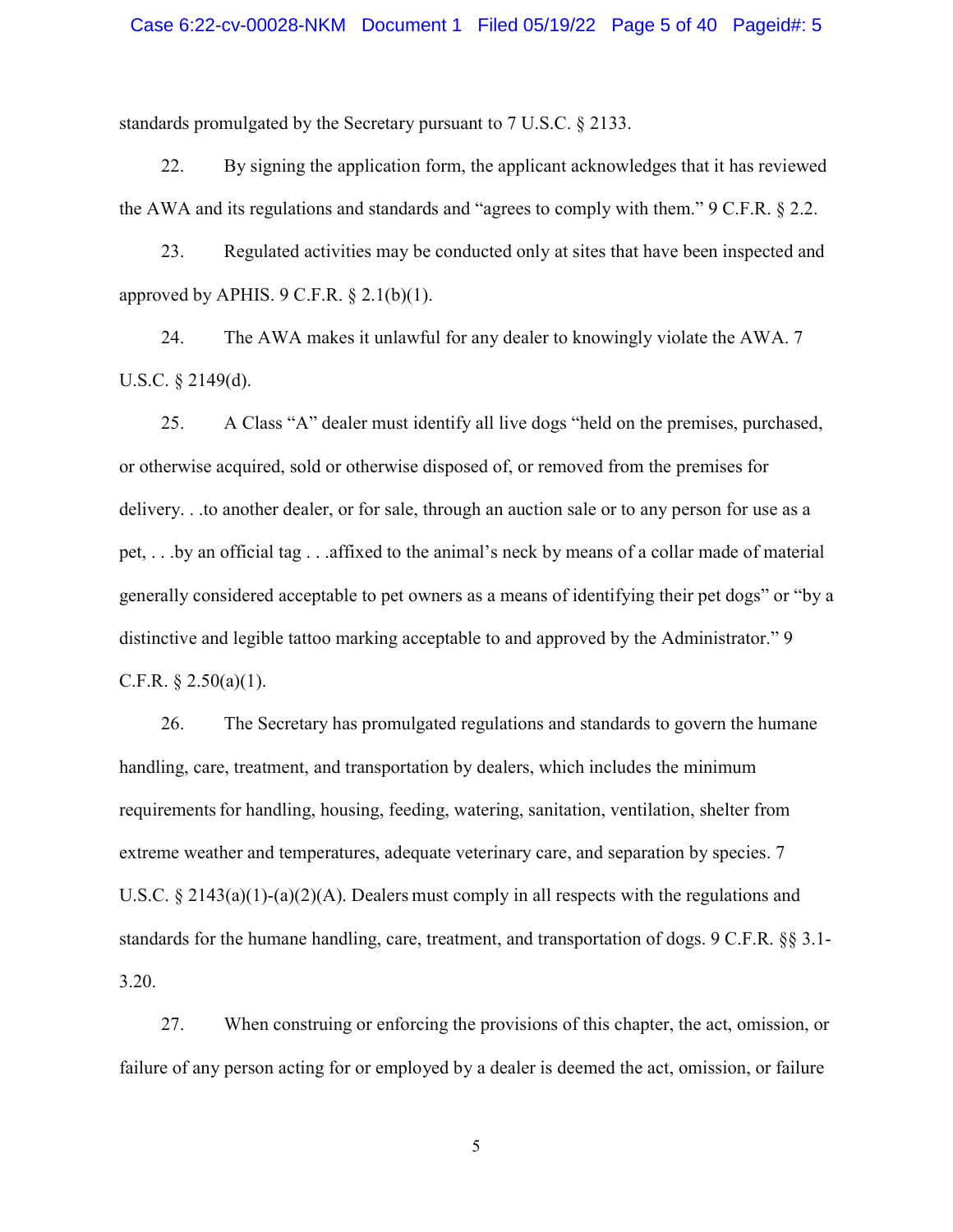of the dealer. 7 U.S.C. § 2139.

28. With regard to food, it must be uncontaminated, wholesome, palatable, and of sufficient quantity and nutritive value to maintain the normal condition and weight of the animal. 9 C.F.R.  $\S 3.9(a)$ . Further, supplies of food must be stored so as to minimize contamination by excreta and pests, and protected from rain and snow. 9 C.F.R. § 3.9(b). Measures must be taken to ensure that the food is not molding. *Id.*

29. With regard to water, potable water must be continuously available to the dogs unless restricted by the attending veterinarian. 9 C.F.R. § 3.10(a), and water receptacles must be kept clean and sanitized. 9 C.F.R. § 3.10(c).

30. With regard to cleaning and sanitation, primary enclosures must be cleaned and both primary enclosures and food and water receptacles must be sanitized. 9 C.F.R. § 3.11. The primary enclosures must be cleaned daily to remove excreta and food waste, and to reduce disease hazards, insects, pests, and odors. 9 C.F.R. § 3.11(a). Primary enclosures and food and water receptacles must be sanitized. 9 C.F.R. § 3.11(b). The surrounding buildings and grounds must be in good repair and free of trash and junk to protect the dogs from injury. 9 C.F.R. § 3.11(c). An effective program for pest control must be established and maintained to promote the health and well-being of the animals. 9 C.F.R. § 3.11(d).

31. With regard to facilities, indoor and outdoor housing facilities must be structurally sound and maintained in good repair to protect animals from injury and to contain the animals. 9 C.F.R. § 3.1(a). The surface of housing facilities must be constructed in a way that allows them "to be readily cleaned and sanitized, or removed or replaced when worn or soiled." 9 C.F.R.  $\S 3.1(c)(1)$ . The housing facilities must have floors cleaned to ensure that all animals can avoid contact with excreta,  $9 \text{ C.F.R.} \$  $3.1(c)(3)$ . The housing facilities must have food and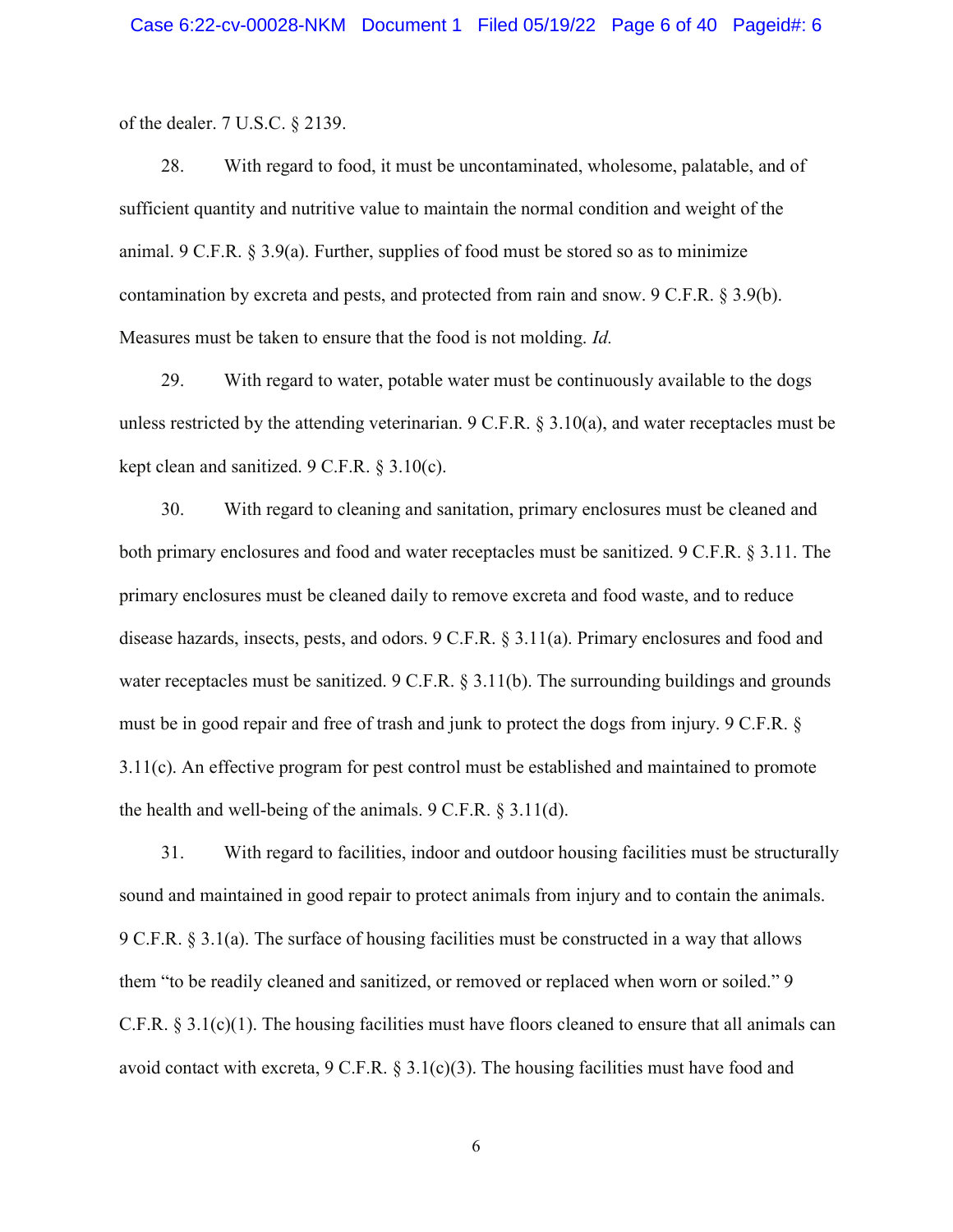#### Case 6:22-cv-00028-NKM Document 1 Filed 05/19/22 Page 7 of 40 Pageid#: 7

bedding supplies stored in a manner that protects them from "spoilage, contamination, and vermin infestation." 9 C.F.R. § 3.1(e).

32. The primary enclosures of the dogs must be constructed and maintained so that they protect the dogs from injury.  $9 \text{ C.F.R. }$  § 3.6(a)(2)(ii). The primary enclosures must also have floors that protect the dogs' feet and legs from injury, and that, if of mesh or slatted construction, do not allow the dogs' feet to pass through any openings in the floor. 9 C.F.R. §  $3.6(a)(2)(x)$ .

33. Each dog housed in a primary enclosure, including weaned puppies, must be provided a "minimum amount of floor space." 9 C.F.R.  $\S 3.6(c)(1)(i)$ . Each "bitch with nursing puppies" must be provided with "an additional amount of floor space" that is "in accordance with generally accepted husbandry practices as determined by the attending veterinarian." 9 C.F.R.  $§ 3.6(c)(1)(ii)$ .

34. Dog enclosures must be constructed and maintained so that they keep other animals from entering the enclosure. 9 C.F.R. § 3.6(a)(iv).

35. All dogs that are housed in the same primary enclosure must be compatible. 9 C.F.R. § 3.7.

36. All interior surfaces within indoor housing facilities that are "in contact with the animals" must be "impervious to moisture," and the ceilings of indoor housing facilities must be "impervious to moisture or be replaceable." 9 C.F.R. § 3.2(d).

37. The sheltered part of sheltered housing facilities must be "sufficiently heated and cooled when necessary" to protect the dogs from temperature or humidity. 9 C.F.R. § 3.3(a). At "all times," dogs must be provided with adequate shelter from the elements to "protect their health and well-being." 9 C.F.R. § 3.3(d).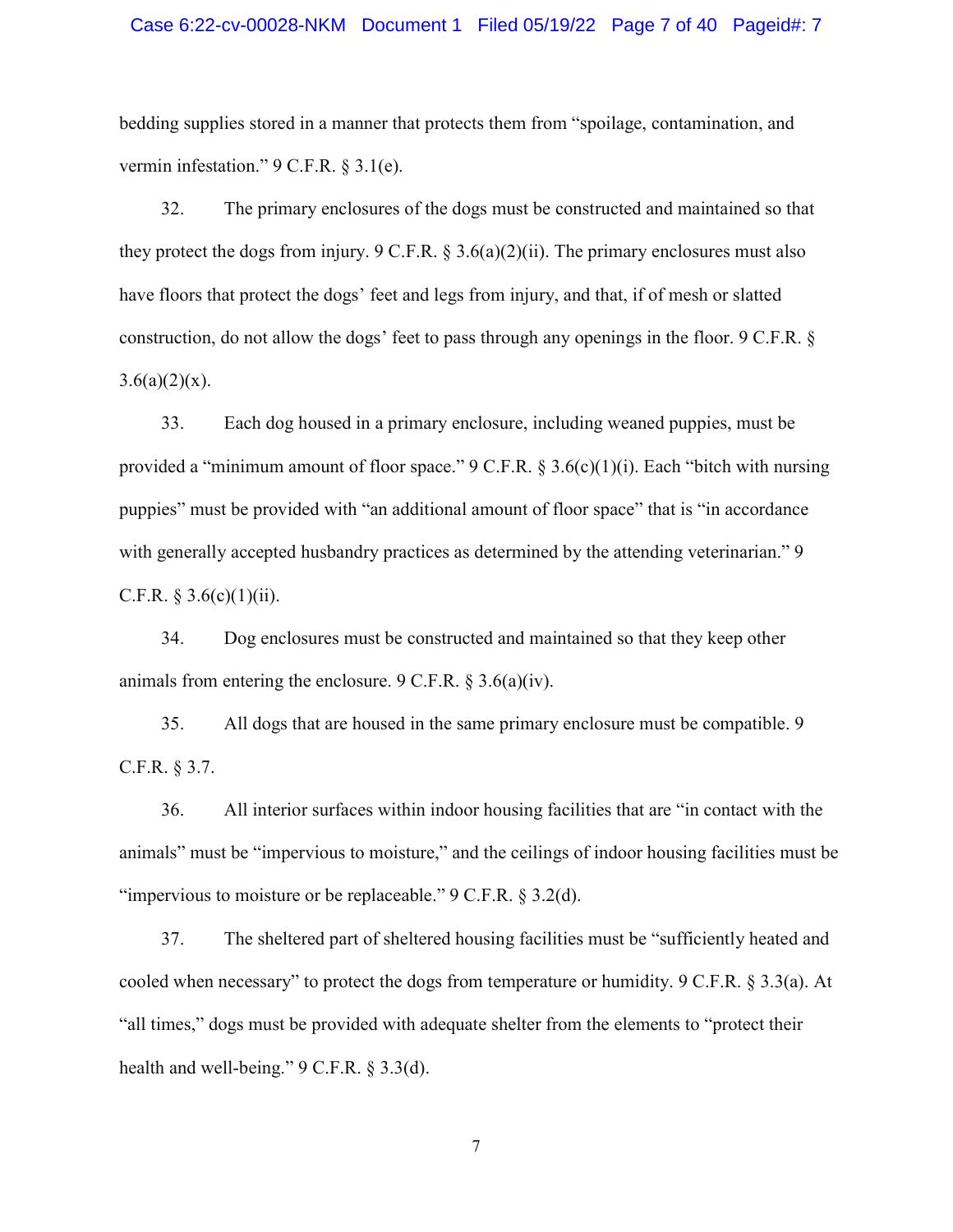#### Case 6:22-cv-00028-NKM Document 1 Filed 05/19/22 Page 8 of 40 Pageid#: 8

38. With regard to veterinary care, each dealer must employ an "attending veterinarian," who "shall provide adequate veterinary care to [the dealer's] animals in compliance with [the AWA]." 9 C.F.R. § 2.40(a); *see also* 9 C.F.R. § 1.1 (definition of "[a]ttending veterinarian"). The dealer must "assure that the attending veterinarian has appropriate authority to ensure the provision of adequate veterinary care and to oversee the adequacy of other aspects of animal care and use." *Id.* § 2.40(a)(2).

39. The dealer "must follow an appropriate program of veterinary care for dogs that is developed, documented in writing, and signed by the attending veterinarian." 9 C.F.R. § 3.13(a). The written program of veterinary care must be made available for inspection by APHIS inspectors. *Id.* The written program of veterinary care must include, among other things, a "complete physical examination from head to tail of each dog by the attending veterinarian not less than once every 12 months," "[v]accinations for contagious and/or deadly diseases of dogs (including rabies, parvovirus and distemper) and sampling and treatment of parasites and other pests (including fleas, worms, coccidia, giardia, and heartworm) in accordance with a schedule approved by the attending veterinarian," and "[p]reventative care and treatment to ensure healthy and unmatted hair coats, properly trimmed nails, and clean and healthy eyes, ears, skin, and teeth." 9 C.F.R. § 3.13(a); *see also id.* § 2.40(b).

40. The dealer must "establish and maintain" a program of "adequate veterinary care" that addresses the "use of appropriate methods to prevent, control, diagnose, and treat diseases and injuries, and the availability of emergency, weekend, and holiday care." *Id.* § 2.40(b)(2). The program of veterinary care must also include "[d]aily observation of all animals to assess their health and well-being" and, although the daily observation "may be accomplished by someone other than the attending veterinarian," there must be a "mechanism of direct and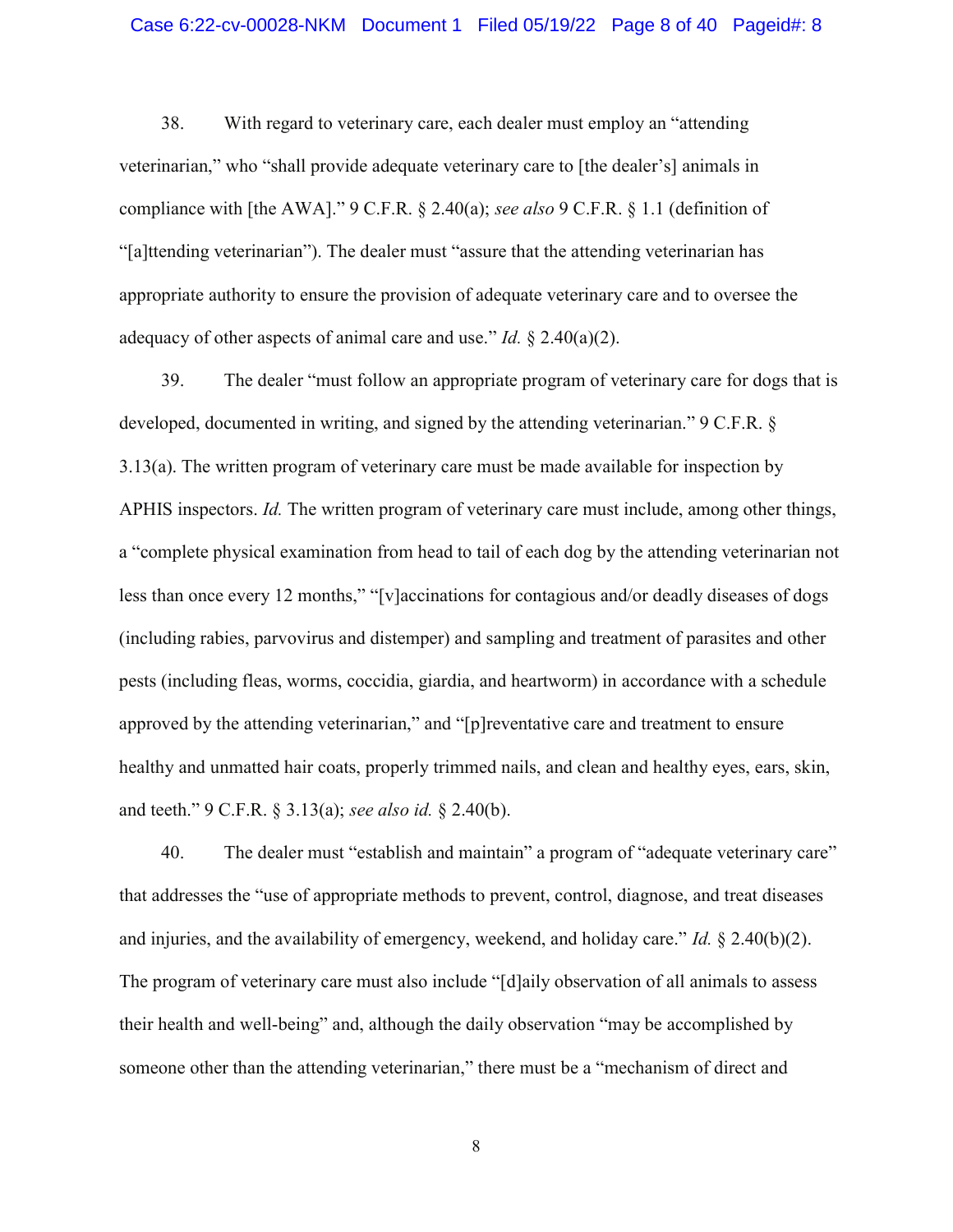frequent communication" so that "timely and accurate information on problems of animal health, behavior, and well-being is conveyed to the attending veterinarian." *Id.* § 2.40(b)(3).

41. With regard to the number of employees, a facility must include a sufficient number of employees who are practicing husbandry under the supervision of an individual who has the knowledge, background, and experience in proper husbandry and care of dogs to supervise others. 9 C.F.R. § 3.12.

42. With regard to handling, all licensees must ensure that animals are handled "in a manner that does not cause trauma, overheating, excessive cooling, behavioral stress, physical harm, or unnecessary discomfort." 9 C.F.R. § 2.131(b)(1).

43. The AWA requires the Secretary to make investigations and inspections as necessary to determine whether any dealer has violated any provision of the AWA or any regulation or standard issued thereunder. 7 U.S.C. § 2146(a). The inspector shall have access to the places of business and the facilities, animals, and records. *Id.*; 9 C.F.R. § 2.126.

44. Dealers must make, keep, and retain records for at least one year pertaining to the purchase, sale, transportation, identification, and previous ownership of each dog, which fully and correctly disclose information concerning the animal purchased or otherwise acquired, owned, held, leased, or otherwise in his or her possession or under his or her control, or which is transported, sold, euthanized, or otherwise disposed of (including records of any offspring). 7 U.S.C. § 2140; 9 C.F.R. § 2.75(a)(1)-(3), (b)(1).

45. Dealers must also keep and maintain copies of medical records for dogs – including for at least one year after any given dog is euthanized—and make those records available for APHIS inspection. 9 C.F.R.  $\S 3.13(b)$ , (c)(2). These records must include the "identity of the animal, including identifying marks, tattoos, or tags on the animal and the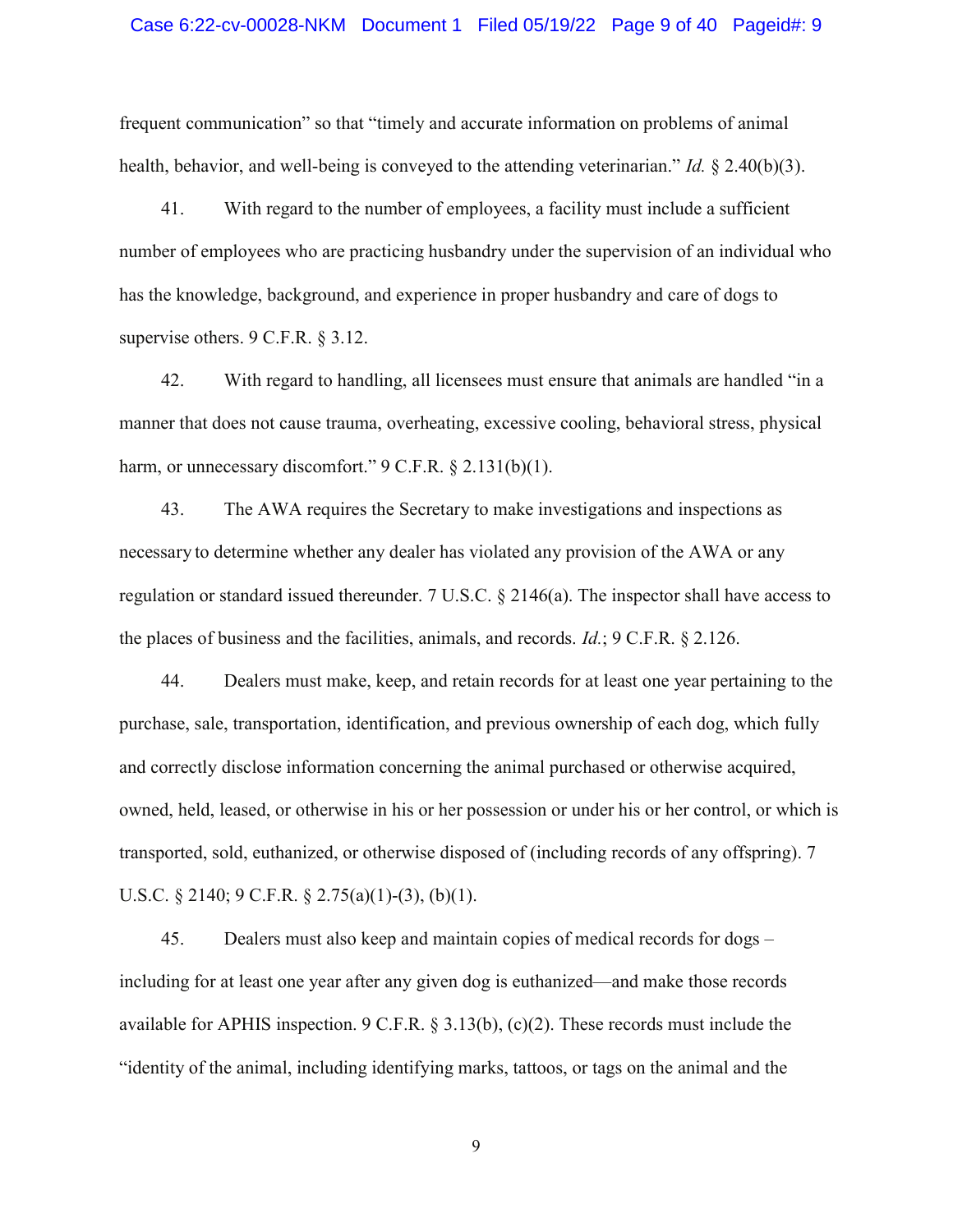animal's breed, sex, and age." 9 C.F.R. § 3.13(b)(1). The medical records must also include "the date and a description" of any "disease, injury, or illness," as well as "examination findings, test results, plan for treatment and care, and treatment procedures performed." 9 C.F.R. § 3.13(b)(2).

46. A licensee "shall notify Animal Care<sup>2</sup> no fewer than 90 days and obtain a new license before any change in the name, address, substantial control or ownership of his business or operation, locations, activities, and number or type of animals." 9 C.F.R. § 2.1(b)(1).

47. Under the AWA, United States district courts "are vested with jurisdiction specifically to enforce, and to prevent and restrain violations of [the AWA], and shall have jurisdiction in all other kinds of cases arising under [the AWA]," except in one instance not applicable here. 7 U.S.C. § 2146(c).

#### FACTUAL BACKGROUND

48. Envigo applied to USDA for a Class A license around June 2019. By signing the application form, Envigo acknowledged that it had reviewed the AWA and its implementing regulations and standards and agreed to comply with them. *See* 9 C.F.R. § 2.2. USDA issued Class A license 32-A-0774 to Envigo.

49. On June 3, 2019, Envigo acquired LabCorp's Covance Research Products' business, which included the Cumberland Facility.

50. The first inspection by APHIS of the Cumberland Facility following Envigo's acquisition of the site took place in July 2021. During the routine inspection,  $3$  APHIS documented violations of 18 different AWA provisions, of which 10 of the violations were

 $2$  Animal Care is a program under APHIS, which, as relevant here, is tasked with ensuring the humane treatment of animals covered by the AWA.

 $3 A$  "routine" inspection is an unannounced, complete inspection of every aspect of the facility that is regulated under the AWA.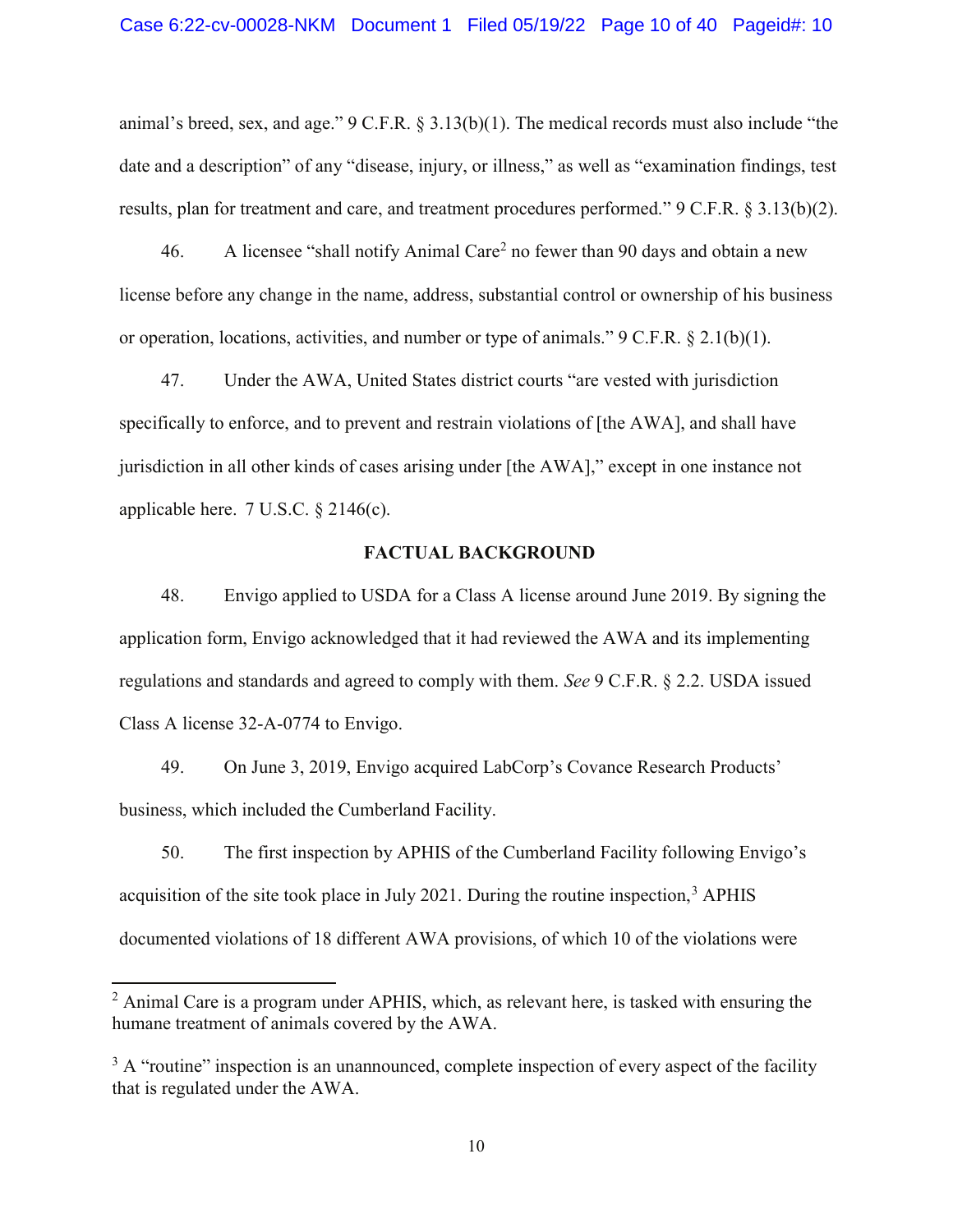deemed to be "direct" or "critical."

51. APHIS conducted a "focused" inspection<sup>4</sup> of the Cumberland Facility in October 2021. During this focused inspection, APHIS documented violations of 13 different AWA provisions. Seven of the violations were direct or critical violations that APHIS had already identified during the July 2021 inspection.

52. On November 5, 2021, Inotiv, Inc. announced that it had acquired Envigo. Nevertheless, the Cumberland Facility remained an approved site under Envigo's AWA license 32-A-0774.

53. APHIS conducted another routine inspection of the Cumberland Facility in November 2021. APHIS inspectors observed numerous noncompliances, including serious violations of the AWA. During the inspection, APHIS documented violations of 26 different AWA provisions, of which 14 were deemed to be "direct" or "critical." Of the 14 "direct" or "critical" violations, 10 were repeat violations.

54. In March 2022, APHIS conducted a focused inspection of the Cumberland Facility. During the inspection, APHIS officials documented violations of five different AWA provisions, of which two were direct violations. Envigo had been on notice that it needed to correct those serious issues for eight months at that point, with the violations being identified on the previous inspection reports.

55. USDA Office of Inspector General agents and other law enforcement officers began executing a federal search warrant at the Cumberland Facility on May 18, 2022. As of the

<sup>&</sup>lt;sup>4</sup> A "focused" inspection may include: re-inspection for direct noncompliances identified during a previous inspection; re-inspection for a specific noncompliance identified during a previous inspection; a partial inspection of the facility, such as animals only or records only; or a partial inspection to follow up on a public complaint concerning animal welfare. *See* APHIS Animal Welfare Inspection Guide at 3-24.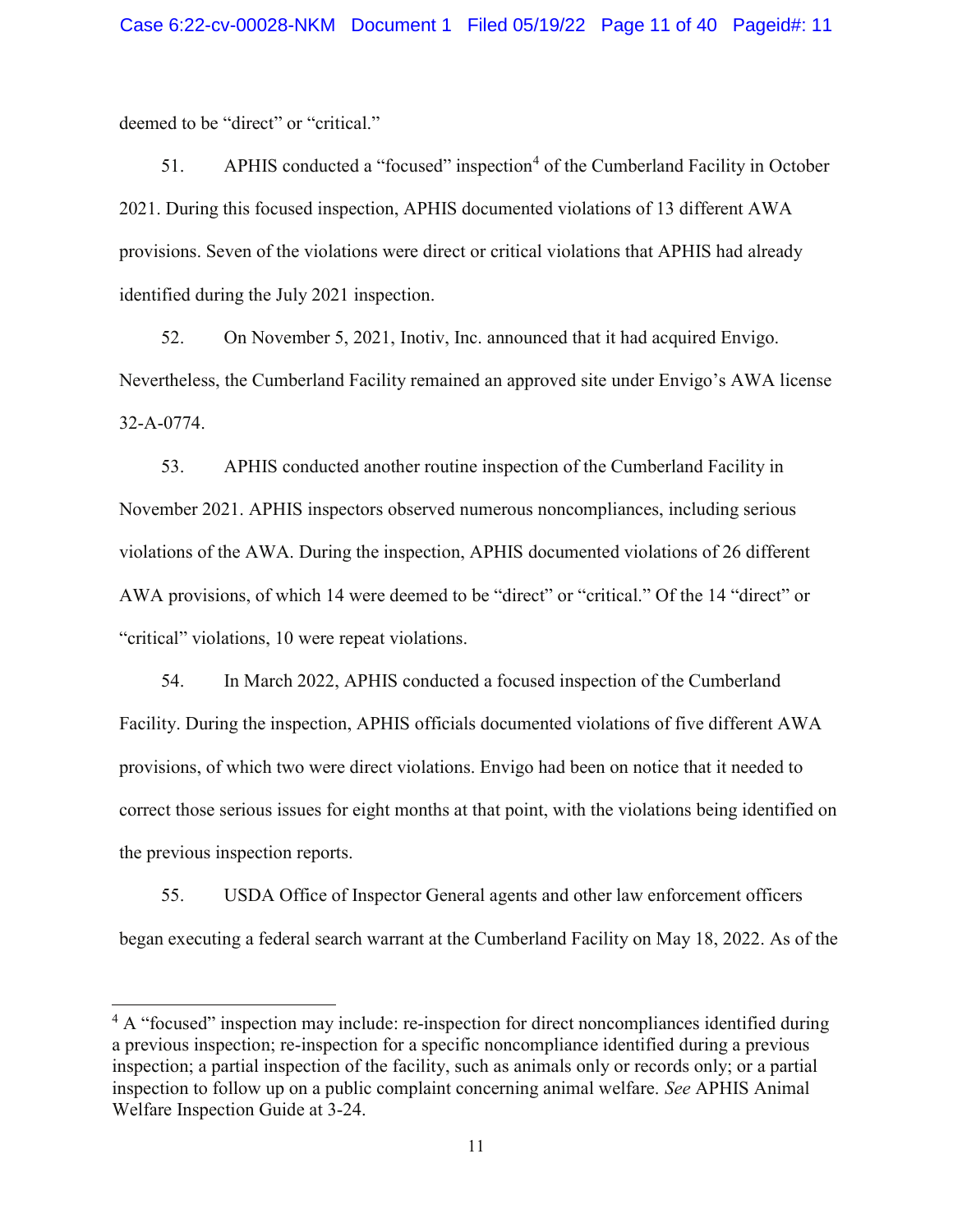filing of this Complaint, the United States has seized 145 dogs and puppies determined by veterinarians to be in acute distress.

# I. Envigo is Failing to Provide the Beagles at the Cumberland Facility Adequate Veterinary Care.

56. Envigo's attending veterinarian is failing to provide and oversee the provision of adequate veterinary care to the beagles at the Cumberland Facility.

57. Envigo has delayed the provision of veterinary care for beagles, including those with severe and painful medical conditions. During the November 2021 inspection, APHIS inspectors identified 30 beagles ranging from two to seven years old with severe dental disease, who had not been treated despite Envigo staff observing the condition in some of the beagles as early as August 2021. The beagles' symptoms included loose teeth that moved with light pressure, exposed roots of teeth, pus along the gum lines, bleeding gums, hair and foreign material embedded in the gum lines, severe recession of the gums, missing teeth and significant accumulations of dark colored calculus along the teeth. *See* Ex. D (November 2021 Inspection Report) at 3.

58. Of the 30 beagles with severe dental disease, 12 had additional issues for which they had not received adequate veterinary care. One nursing female was in poor body condition, with extremely prominent bones in the shoulders, ribs, hips, and back. Records show she had been underweight for three months but had not been provided any treatment for either condition. Seven beagles had foot conditions, including masses between their toes that were inflamed and often oozing discharge. One beagle had an ear infection and another had large areas of hair loss along the entire length of the back and reddened skin. *See* Ex. D at 3-4.

59. As of November 2021, Envigo's veterinary staff had not completed the required annual hands-on physical examination for a number of beagles over the age of one year. The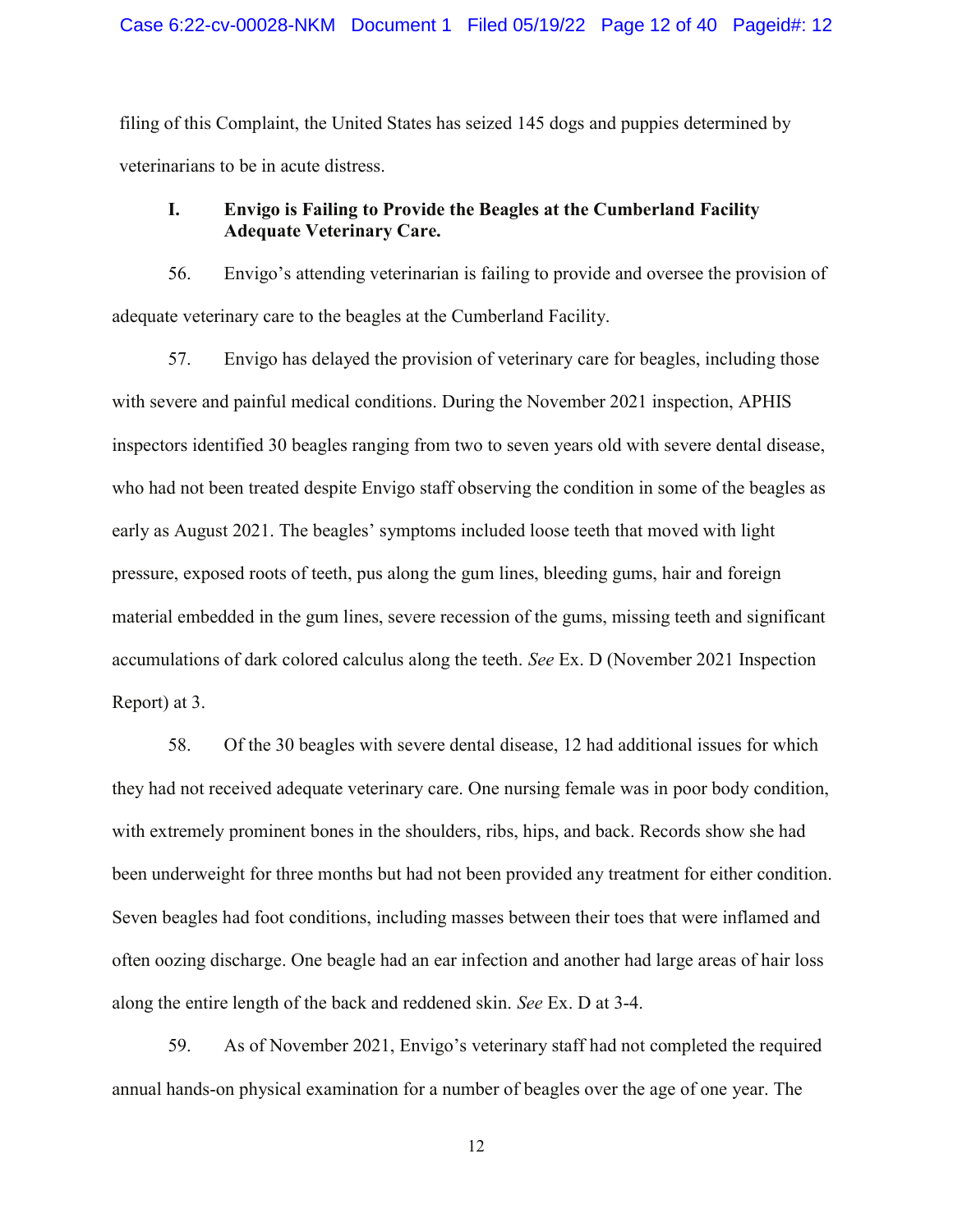#### Case 6:22-cv-00028-NKM Document 1 Filed 05/19/22 Page 13 of 40 Pageid#: 13

failure to have a veterinarian examine a dog at least annually can result in delays in the diagnosis and treatment of underlying medical conditions. *See* Ex. D at 20.

60. Upon information and belief, Envigo authorizes animal care technicians, whose responsibilities include cleaning buildings and enclosures, feeding the beagles, and recordkeeping, to provide medical treatment for beagles at the Cumberland Facility. Upon information and belief, at least some animal care staff providing medical treatment for beagles are not veterinarians or licensed veterinary technicians.

61. Upon information and belief, Envigo also authorizes animal care technicians, whose responsibilities include cleaning buildings and enclosures, feeding the beagles, and recordkeeping, to euthanize beagles at the Cumberland Facility.

62. Envigo staff are failing to follow approved procedures for euthanizing beagles, which has caused pain and discomfort to the beagles. The facility's program of veterinary care and guidance on euthanizing dogs requires that all dogs be unconscious when performing intracardiac euthanasia achieved by using medication and a sedative. However, when inspectors reviewed 171 medical records documenting the euthanasia of 196 beagles and beagle puppies during the November 2021 inspection, they found that many young beagle puppies were not receiving anesthesia prior to being euthanized via intra-cardiac injection. Intra-cardiac injections have been found to be painful, stressful, and uncomfortable. *See* Ex. D at 2-3.

63. Medical records reviewed by APHIS inspectors during the October 2021 inspection indicated that animal care technicians had identified three beagles as being too thin. The records further indicated that the beagles were given medication but there was no record that a veterinarian had been consulted regarding the diagnosis of poor body condition or the prescription of medication to these beagles. Further, the program of veterinary care did not allow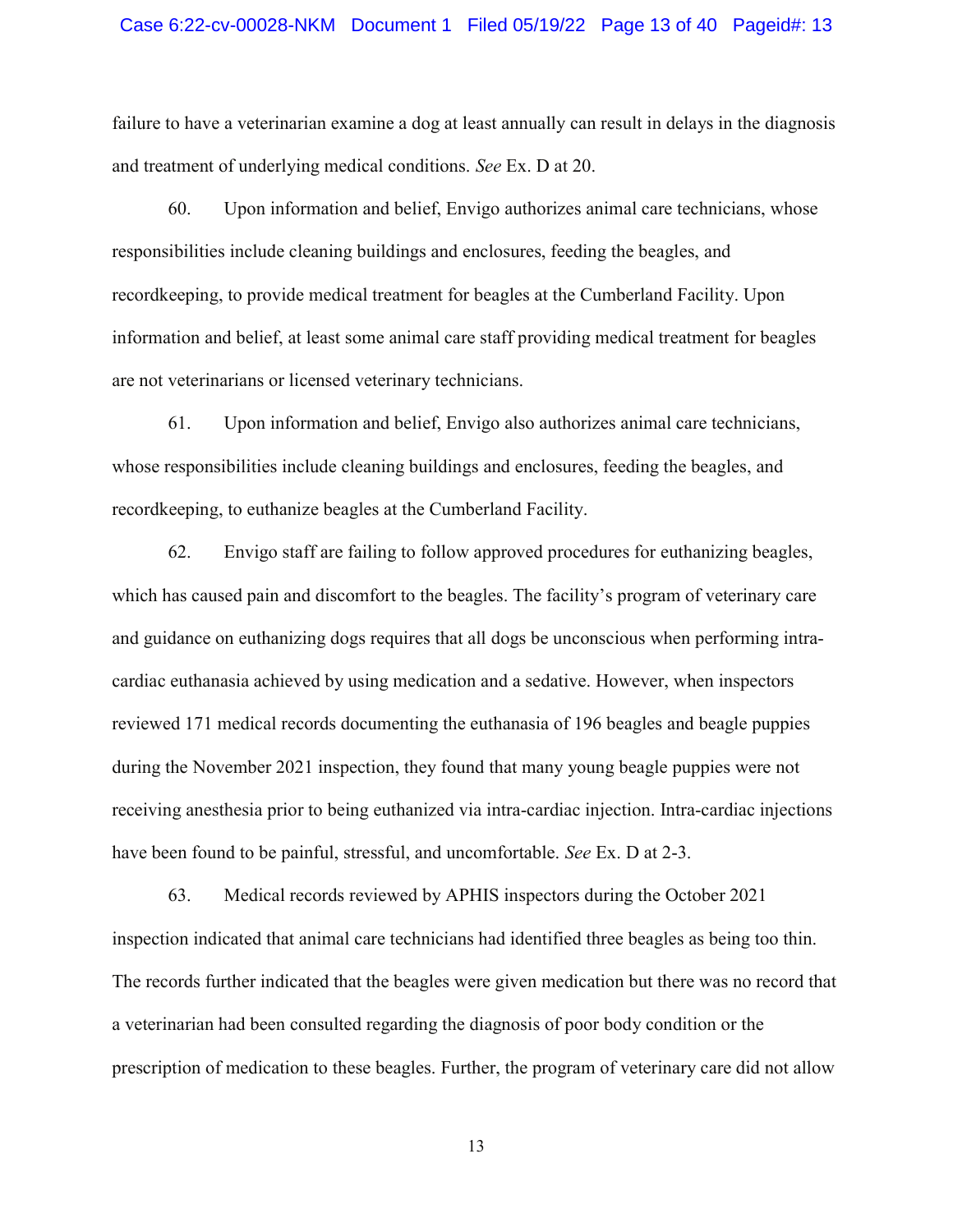#### Case 6:22-cv-00028-NKM Document 1 Filed 05/19/22 Page 14 of 40 Pageid#: 14

animal care staff to start medication for beagles determined to be thin. APHIS inspectors brought the matter to the attention of the attending veterinarian who then examined the beagles and directed that the medication be stopped. *See* Ex. C (October 2021 Inspection Report) at 2.

64. Daily observations of each dog are required to ensure the health and welfare of every animal at the Cumberland Facility. *See* 9 C.F.R. § 2.40(b)(3). Envigo staff are failing to observe medical problems in the dogs that require veterinary attention. Upon information and belief, the Envigo staff are not conducting daily observations of all beagles at the Cumberland Facility or, if Envigo staff are conducting daily observations, the staff are unqualified to assess the condition of the beagles.

65. During the July 2021 inspection, APHIS inspectors identified 15 beagles who had medical problems that had not been identified or treated prior to the inspection. The medical problems included eye conditions, ear conditions, skin infections, wounds and lesions, and severe dental disease. One female beagle suffering from severe dental disease had swollen gums that had pulled back from some of the teeth exposing the roots of the teeth. Another beagle had patchy hair loss encompassing approximately 80% of her entire coat and several small yellow scabs spread throughout the hair loss. Despite the skin condition affecting the majority of the beagle's body and the daily observation requirement, Envigo's attending veterinarian stated that no one had observed the condition prior to the inspection. Ex. A (July 2021 Inspection Report Part 1) at 2-5.

66. APHIS reminded Envigo that animals "with medical conditions including eye, skin, ear, and dental problems, may suffer from pain, discomfort, infection, and stress." Envigo was directed to immediately comply with the daily observation requirement "by observing animals on a daily basis to identify physical, medical or behavioral problems, and communicate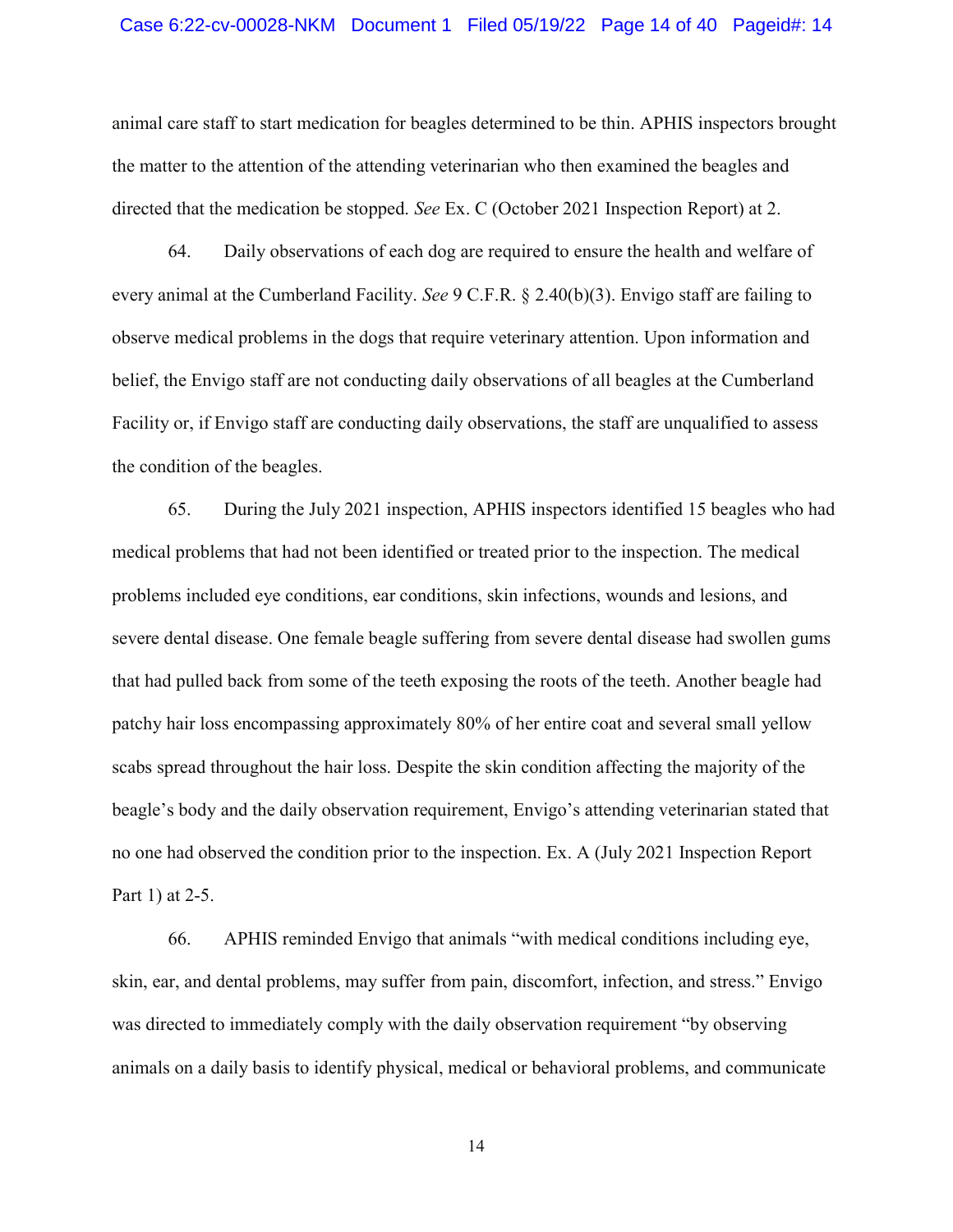all findings to the attending veterinarian promptly." Ex. A at 6.

67. Nevertheless, when APHIS inspectors returned in October 2021, they observed a male beagle puppy with an abnormal eye, a female beagle with swollen tissue between the toes of her right rear paw, and another female beagle with multiple skin lesions and swelling on all four feet. Envigo staff had not previously identified these medical issues and, thus, the beagles were not receiving any treatments for the conditions. *See* Ex. C at 3-5.

68. When APHIS inspectors returned in November 2021, they identified 34 beagles with medical conditions that had not been observed by Envigo staff and, thus, had not been treated. *See* Ex. D at 4. This was in addition to the 30 beagles whose medical conditions had been identified but Envigo veterinary staff had failed to treat. *Id.*; *see supra* 57. Envigo staff had failed to observe the following conditions: seven beagles with severe dental disease; one beagle and two beagle puppies with serious conditions resulting in weakness; eight beagle and beagle puppies with traumatic wounds; eight beagles with lameness or foot injuries; and two beagles with masses, including a beagle puppy with a large, soft fluid-filled mass on top of his head. The inspectors observed beagles with untreated eye, ear, and skin conditions as well. *See* Ex. D at 4- 5.

69. Medical records also indicated that a female beagle had recently been found dead. The necropsy showed that she had died as a result of a ruptured uterus. However, the beagle's medical records did not contain any observations that would be expected with this diagnosis, such as abdominal pain, vaginal discharge, difficulty whelping, or other similar signs. *See* Ex. D at 5.

70. Additionally, the mortality and medical records for certain puppies who supposedly died from conditions that present with clinical signs prior to death contained no such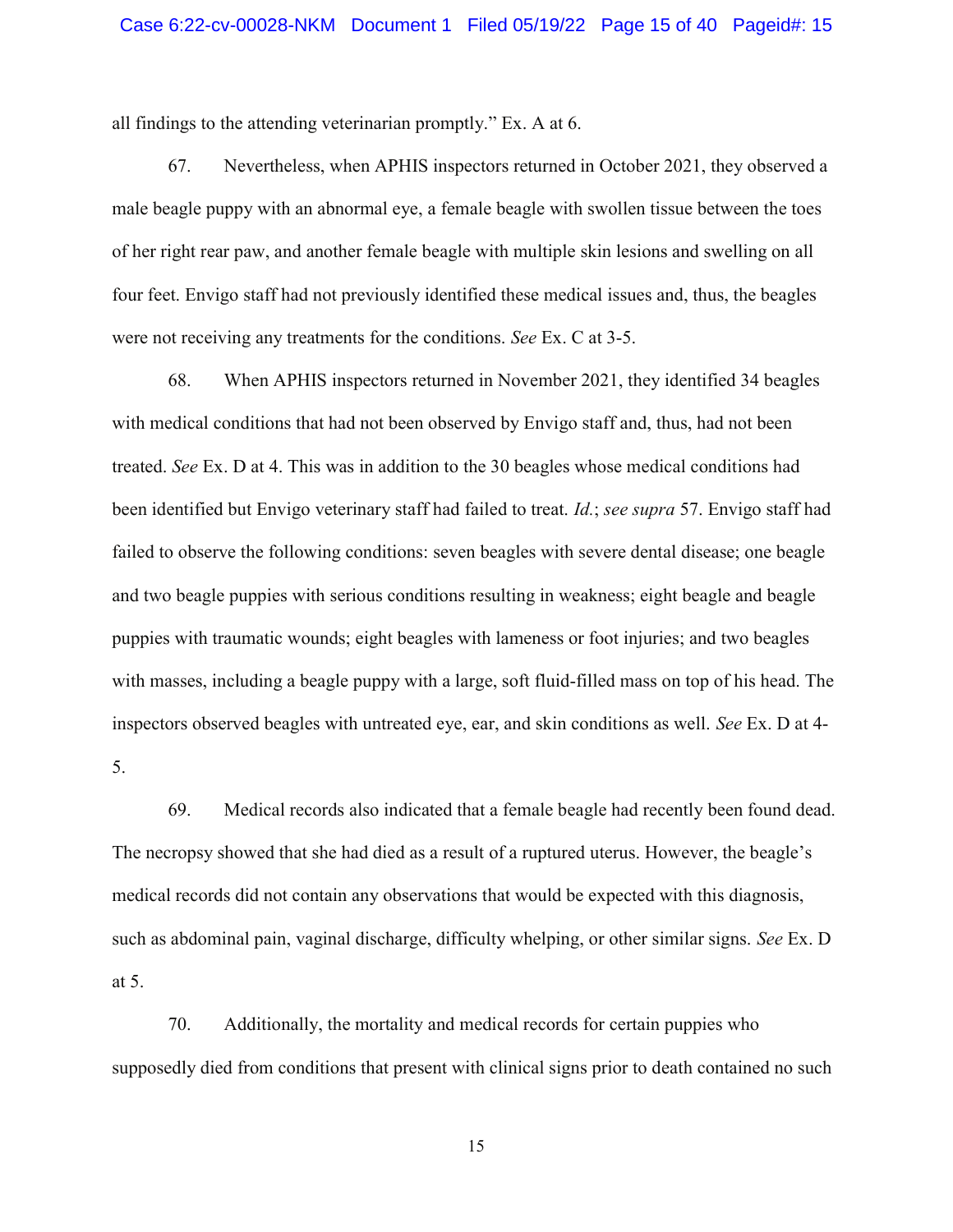#### Case 6:22-cv-00028-NKM Document 1 Filed 05/19/22 Page 16 of 40 Pageid#: 16

observations. The lack of documentation prior to the puppies' deaths indicates that Envigo staff had failed to comply with the daily observation requirement.

71. Envigo also has failed to use appropriate methods to prevent, control, diagnose, and treat diseases and injuries in beagles at the Cumberland Facility. *See* 9 C.F.R. § 2.40(b)(2).

72. Hundreds of beagle puppies have been found dead at the Cumberland Facility. Mortality records show that, between January 1, 2021, and July 22, 2021, the deaths of over 300 beagle puppies were attributed to "unknown causes." The attending veterinarian does not require Envigo staff to notify her when beagle puppies are found dead. Rather, animal care technicians, who upon information and belief have no formal veterinary training, are permitted to make the decision whether a necropsy should be performed. Envigo's failure to consistently apply methods to accurately diagnose the cause of the deaths of hundreds of beagle puppies has limited the Cumberland Facility's ability to implement changes that would prevent future deaths. *See* Ex. B at 2.

73. Medical records reviewed during the July 2021 inspection indicate that, for an additional 173 beagle puppies, Envigo staff could not identify a cause of death because the bodies had already begun decomposing. *See* Ex. B at 3.

74. Envigo has failed to provide adequate veterinary care to the puppies at the Cumberland Facility, including daily observations and implementation of appropriate methods to diagnose disease post-mortem, which has resulted in the deaths of hundreds of young puppies.

75. Upon information and belief, Envigo has opted to euthanize beagles rather than provide adequate veterinary care for easily treatable conditions or injuries.

76. APHIS inspectors reviewed records during the July 2021 inspection, which showed that, between January 1, 2021, and July 22, 2021, 71 beagles were injured when a body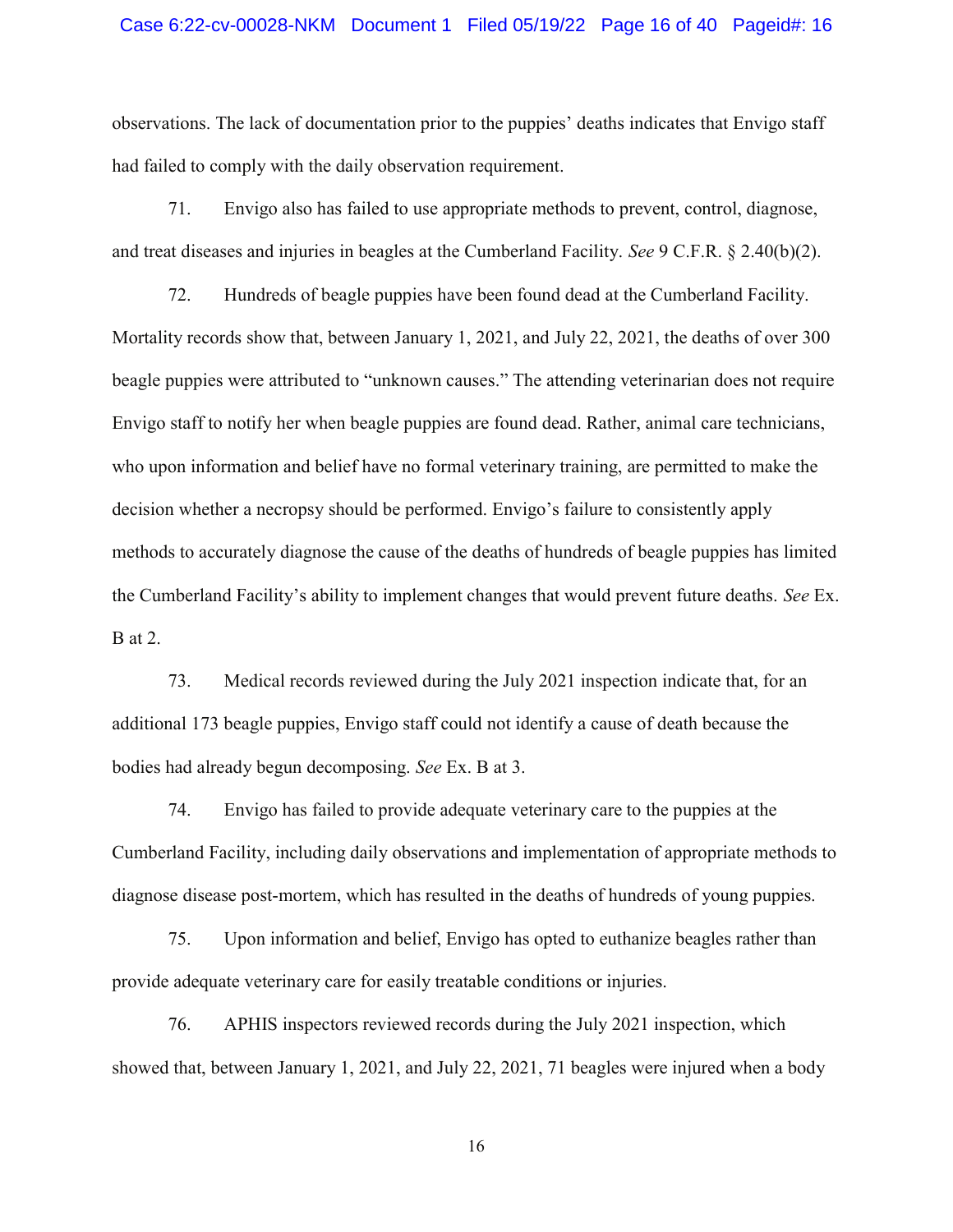part, such as an ear or tail, was pulled through the wall of the kennel by a beagle in an adjacent kennel. According to the records, however substantial or minor the injury, Envigo euthanized all the beagles rather than provide them veterinary care. *See* Ex. B at 7.

77. During the October 2021 inspection, APHIS inspectors once again reviewed mortality records, which showed that nine beagles had been injured after a body part was pulled through the wall by a dog in an adjacent kennel. Regardless of whether the injury was minor or substantial, Envigo euthanized all the beagles rather than provide them veterinary care. *See* Ex. C at 8.

## II. Envigo is Failing to Provide Each Beagle With Uncontaminated, Wholesome, Palatable Food of Sufficient Quantity and Nutritive Value and to Make Potable Water Continuously Available.

78. Upon information and belief, Envigo routinely fails to provide each beagle at the Cumberland Facility with food of sufficient quantity and nutritive value to meet the beagle's nutritional needs.

79. During the July 2021 inspection, APHIS inspectors discovered that nursing females were being denied food for 42 hours to reduce milk production. The inspectors noted that, during the 42-hour period, food receptacles were left on the door of the enclosure but were turned around so that the beagles could see and smell the food but could not eat it. The inspectors observed several nursing females reaching their front paws through the doors of the cages to try to reach the food, but were only able to retrieve the occasional piece. One nursing female was observed to be vigorously licking the back of the food receptacle. *See* Ex. A at 6-7.

80. The beagle puppies' only source of food is to nurse on their mothers. Envigo does not provide the beagle puppies any supplemental food. Thus, if the nursing female is not producing sufficient milk to meet the puppies' nutritional needs, the puppies' nutritional needs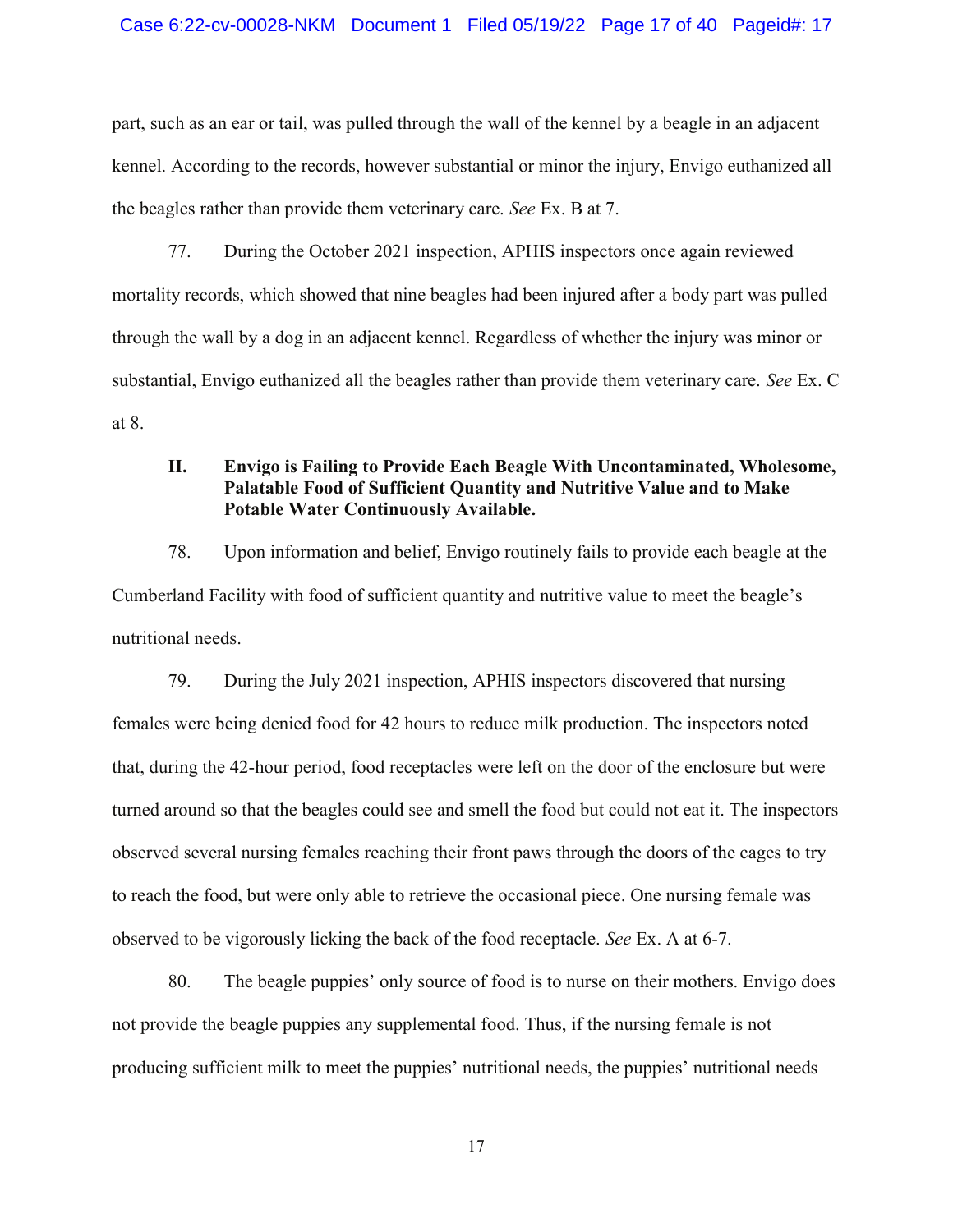#### Case 6:22-cv-00028-NKM Document 1 Filed 05/19/22 Page 18 of 40 Pageid#: 18

are not being met. As a result, those beagle puppies may experience hunger, dehydration, stress, low blood sugar, and increased susceptibility to infections.

81. During the July 2021 inspection, APHIS inspectors observed 13 litters of sixweek old beagle puppies who were kept with their mothers during the period in which the mothers were denied food. Puppies were observed vocalizing and nursing on their mothers, while the mothers stood and tried to gain access to the food outside their cages. *See* Ex. A at 12.

82. Envigo also has failed to make food receptacles available to all dogs. Most of the feeders at the Cumberland Facility accommodate only one adult beagle's head at a time. Enclosures with four to 11 dogs contain only one food receptacle. As a result, many beagles exhibited food-guarding behaviors during the November inspection. Envigo was directed to correct the problem and make the food "readily accessible to all dogs" by February 11, 2022. *See*  Ex. D at 15-16.

83. The food that Envigo does provide the beagles at the Cumberland Facility is contaminated and is not considered wholesome or palatable. During the July 2021 inspection, food in the receptacles in the beagles' enclosures and in the feed silo in certain buildings contained live insects, including small black worm-type insects, small black beetle-type insects, and flies. APHIS inspectors observed flies in the food receptacles and crawling on the food. *See*  Ex. B at 11-12.

84. During the July 2021 inspection, APHIS inspectors also observed large numbers of ants on the floor and adjacent to food receptacles mounted on the front of enclosures. Live ants were observed going in and out of the receptacles containing the beagles' food. *See* Ex. B at 11.

85. APHIS reminded Envigo that food contaminated with insects can decrease the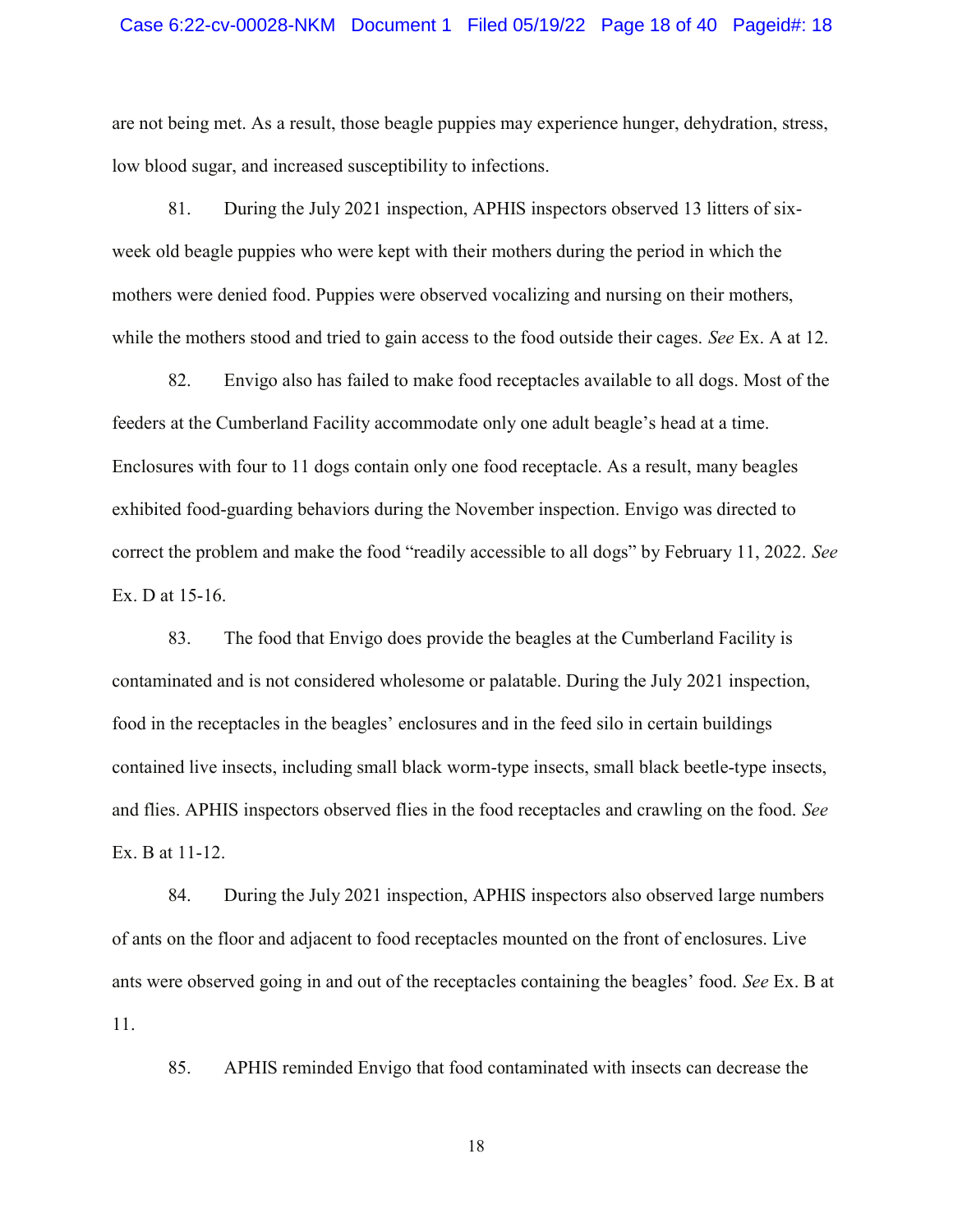#### Case 6:22-cv-00028-NKM Document 1 Filed 05/19/22 Page 19 of 40 Pageid#: 19

nutritive value of the food and can result in reduced food consumption. Envigo was directed to correct the issue by August 15, 2021.

86. However, during the November 2021 inspection, APHIS inspectors checked a random sample of food receptacles in two rooms housing a total of 85 nursing females and 488 puppies. Every food receptacle contained food that was wet, caked, and/or moldy. Two receptacles also contained "large numbers of live maggots." APHIS inspectors directed Envigo staff to clean the food receptacles and replace the food as soon as possible. But when APHIS inspectors returned three days later, the receptacles again contained moldy and/or caked feed. *See* Ex. D at 15.

87. When APHIS inspectors returned to the Cumberland facility in March 2022, they again found that Envigo was not adequately cleaning food receptacles. The food receptacles in one building contained moldy, wet food. Excessive grime was also found in some feeders. *See*  Ex. E (March 2022 Inspection Report) at 6.

88. Envigo also has failed to ensure that food receptacles are located so as to minimize contamination by excreta and pests. *See* 9 C.F.R. § 3.9(b). APHIS inspectors observed "grossly contaminated" food during the November 2021 inspection. The food receptacles in all buildings are mounted with the opening where the beagles access food located only one-to-two inches from the enclosure floor. When Envigo staff pressure wash the enclosures, back-splashed water mixed with feces is being sprayed into the food receptacles and contaminating the food. There are also excessive amounts of grime in the receptacles because Envigo staff are not cleaning them frequently enough. *See* Ex. D at 16.

89. Upon information and belief, the puppies who are no longer housed with their mothers cannot access potable water from the waterers in the enclosures.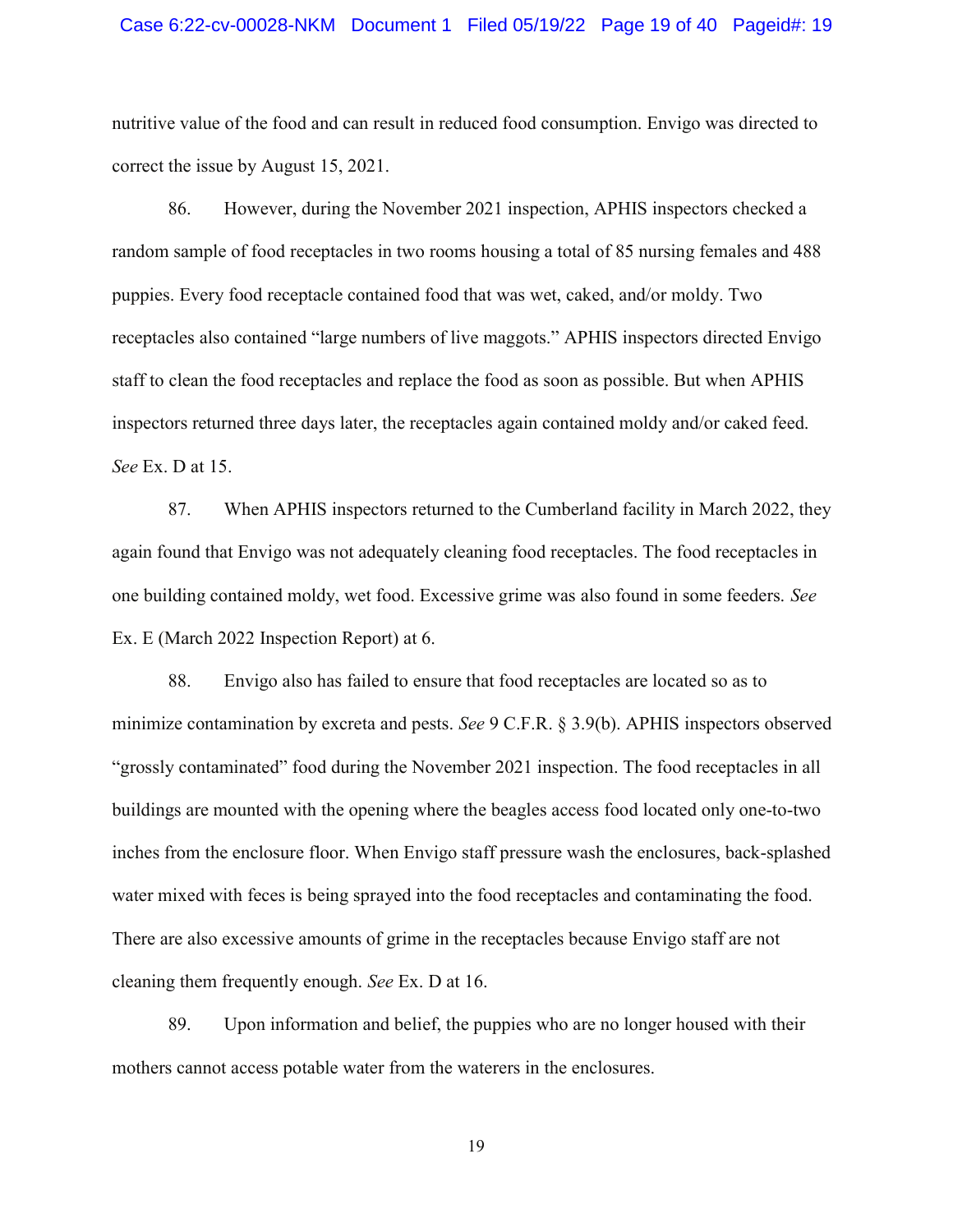## III. Envigo is Failing to Maintain the Minimum Standards for Handling and Housing Necessary to Keep the Beagles Safe.

90. Envigo is failing to meet the minimum standards for handling and housing the beagles, resulting in the unnecessary suffering and, at times, death of beagles at the Cumberland Facility.

91. Upon information and belief, beagles at the Cumberland Facility are killing each other because Envigo has failed to ensure that all beagles housed in an enclosure are compatible and that all dogs have access to food of sufficient quantity and nutritive value, and because the enclosures are overcrowded.

92. Records from January 2021 to July 2021 showed that 48 beagles had fight wounds. Two female beagles were found dead from fight wounds, while another female beagle was found dead after being killed by a cage mate. APHIS directed Envigo to ensure that there was a mechanism of observation in place to ensure compatibility and prevent fighting. *See* Ex. B at 8.

93. When APHIS inspectors returned to the Cumberland facility in October 2021, they found that there continued to be issues with beagles fighting each other. For example, two female beagles housed together had multiple puncture and other wounds. Envigo staff had failed to notice that the dogs were fighting or that either dog had wounds. Records showed that two additional female beagles were being treated for fight wounds. One of the beagles had wounds on her rear end and shoulder, while the other beagle had wounds on her chest and left ear. *See*  Ex. C at 9.

94. APHIS inspectors noted on the October 2021 inspection report that Envigo had taken no steps in the three months to address the issue of beagles attacking each other at the Cumberland Facility. *See* Ex. C at 9-10.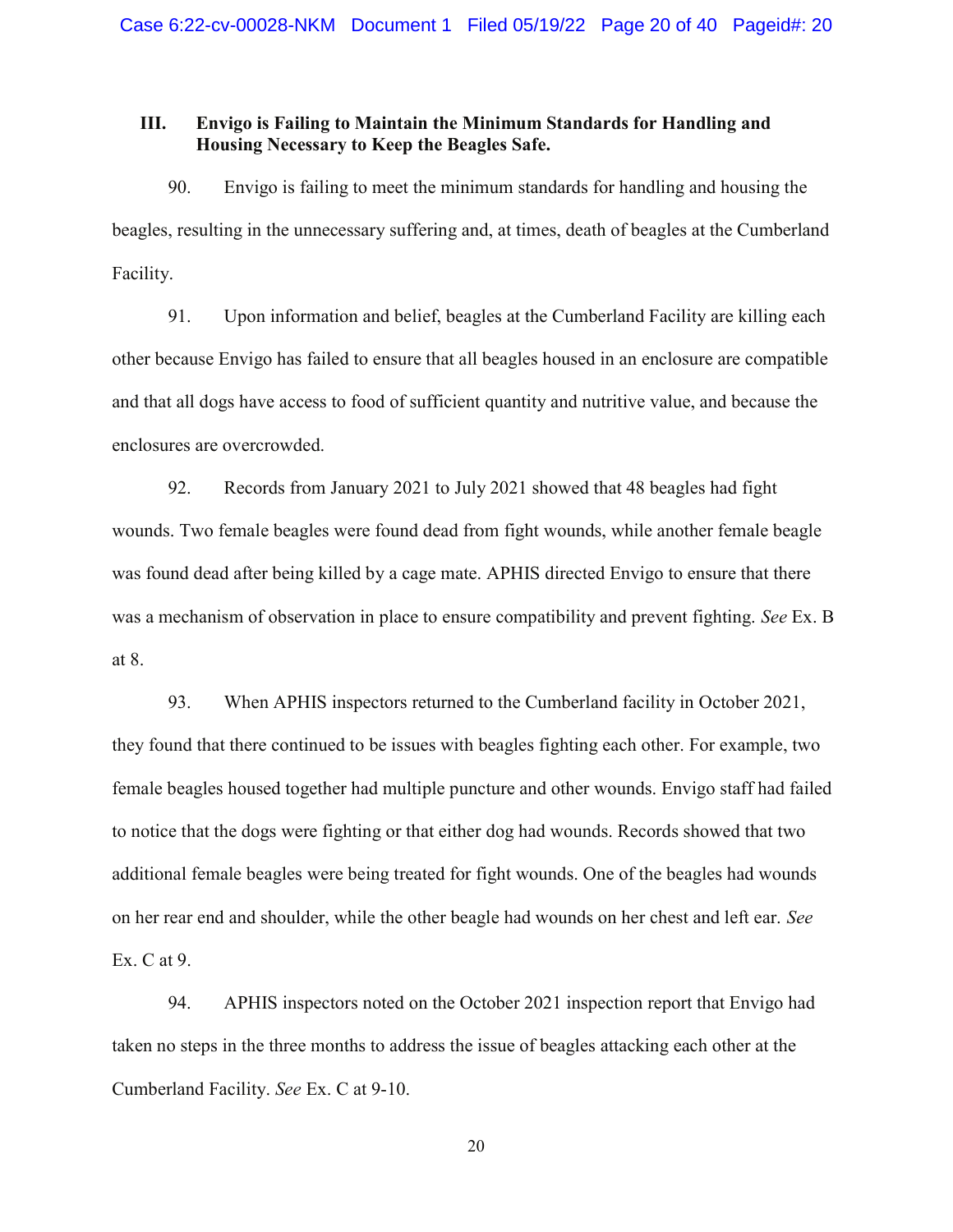#### Case 6:22-cv-00028-NKM Document 1 Filed 05/19/22 Page 21 of 40 Pageid#: 21

95. Records also showed that another female beagle was found dead on October 14, 2021, and her littermates had chewed on her. The mortality log attributed the beagle's death to evisceration. Records showed that she was being co-housed with nine other beagles of the same age—10 weeks. Envigo staff could not provide any additional details about the beagle's death and there was no record of post-mortem examination findings. When APHIS asked to speak with the employee who found the beagle, the inspectors were told that the employee was unreachable due to leave. *See* Ex. C at 10.

96. APHIS noted on the inspection report that "[d]ogs attacking/chewing on another dog, whether alive or deceased, is an uncommon behavior for dogs with adequate nutrition and likely indicates a compatibility issue." *See* Ex. C at 10.

97. During the November 2021 inspection, APHIS inspectors observed that Envigo's facility continued to have "severe compatibility problems amongst the adult dogs and puppies." Inspectors observed "numerous serious dog fights during the inspection, found dogs with injuries from recent fights, and observed dogs aggressively guarding food from cage mates." At times, the inspection had to be stopped temporarily to separate fighting beagles. Envigo records also documented injuries due to fighting among the beagles. *See* Ex. D at 14.

98. In addition to the widespread compatibility issues, APHIS inspectors also found during the November 2021 inspection that Envigo was failing to provide 742 beagles and weaned puppies the minimum space required by the AWA. Some of the buildings house 10 to 11 beagles in enclosures that are approximately 20 square feet too small for that number of dogs. APHIS noted that overcrowded enclosures can lead to increased and long-term aggression and reduced compatibility, a widespread issue at the Cumberland Facility. *See* Ex. D at 13-14.

99. APHIS inspectors also observed aggressive behavior in the form of food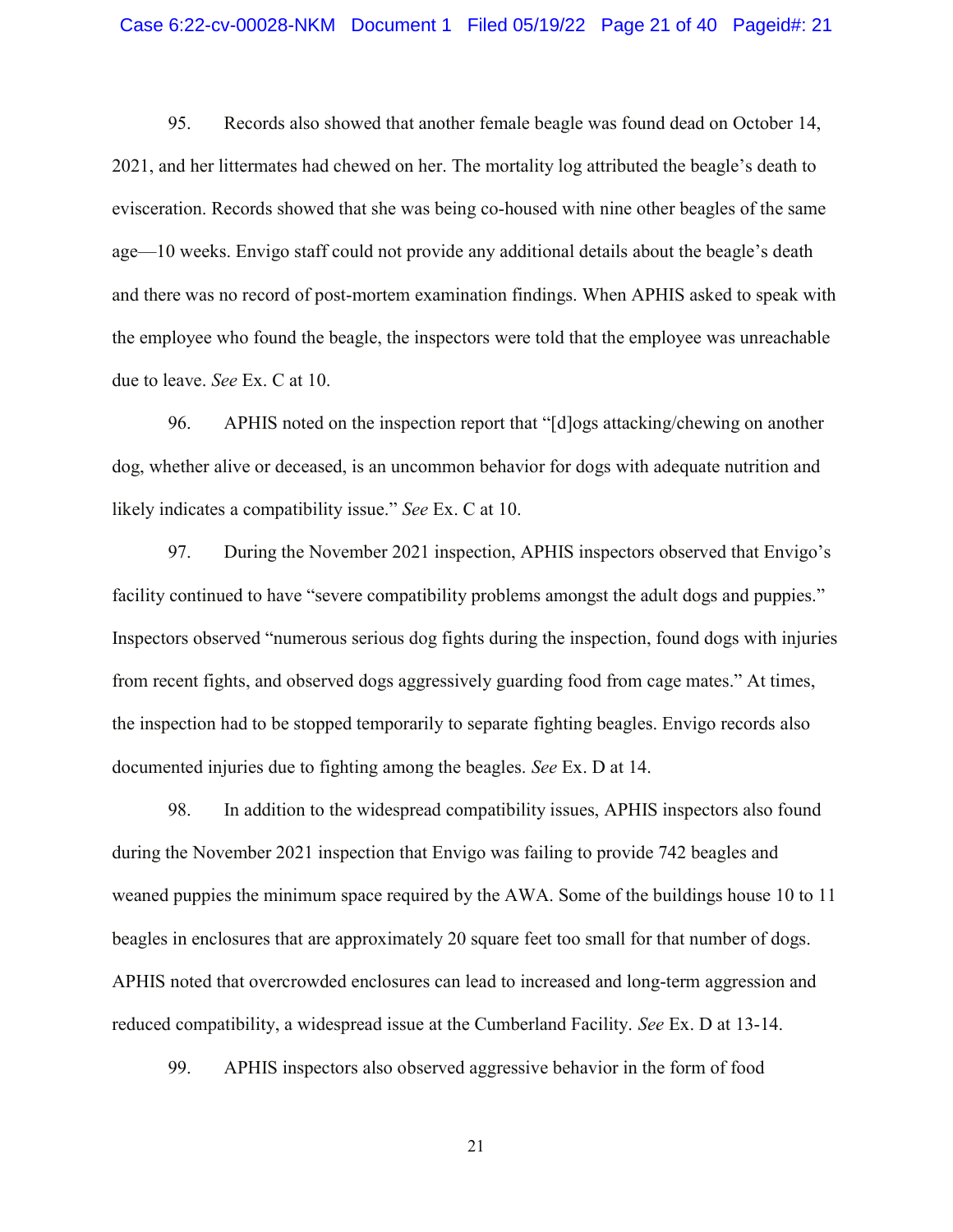#### Case 6:22-cv-00028-NKM Document 1 Filed 05/19/22 Page 22 of 40 Pageid#: 22

guarding, which the inspectors attributed to Envigo failing to make a sufficient number of food receptacles available to the beagles. Enclosures with four to 11 dogs contain only one food receptacle and most of those receptacles can be accessed by only one beagle at a time. *See* Ex. D at 15-16.

100. In March 2022, APHIS inspectors identified an additional 97 beagles who had suffered injuries, sometimes severe, consistent with a fight. Envigo medical records identified 59 dogs as having injuries attributable to a fight. An additional 38 beagles were treated for wounds of an unknown cause, including lacerations to ears and tail injuries.

101. Envigo is also failing to keep beagle puppies safe by allowing the puppies to become wet when staff hose down the enclosures with cold water. Under the AWA, Envigo is required to handle animals as carefully and expeditiously as possible to prevent excessive cooling. Allowing puppies to become wet and chilled during cleaning or failing to provide them sufficient heating may result in illness or death.

102. On November 16, 2021, 21 beagle puppies were found damp, shivering, and cold in building G3. The enclosures that housed these puppies had recently been cleaned. The enclosures had no solid resting surface or bedding, and no heat lamps were installed. APHIS inspectors re-checked building G3 three days later and found additional beagle puppies shivering and either no heat lamps installed or no heat lamps plugged in. *See* Ex. D at 7.

103. According to Envigo's records, as of the November 2021 inspection, an additional 25 puppies had been found dead with cause of death attributed to cold exposure in building G3 in the previous eight weeks. *See* Ex. D at 7.

#### IV. Envigo is Exposing Beagles to Unsafe and Unsanitary Conditions.

104. Envigo is exposing the beagles at the Cumberland Facility to unsafe and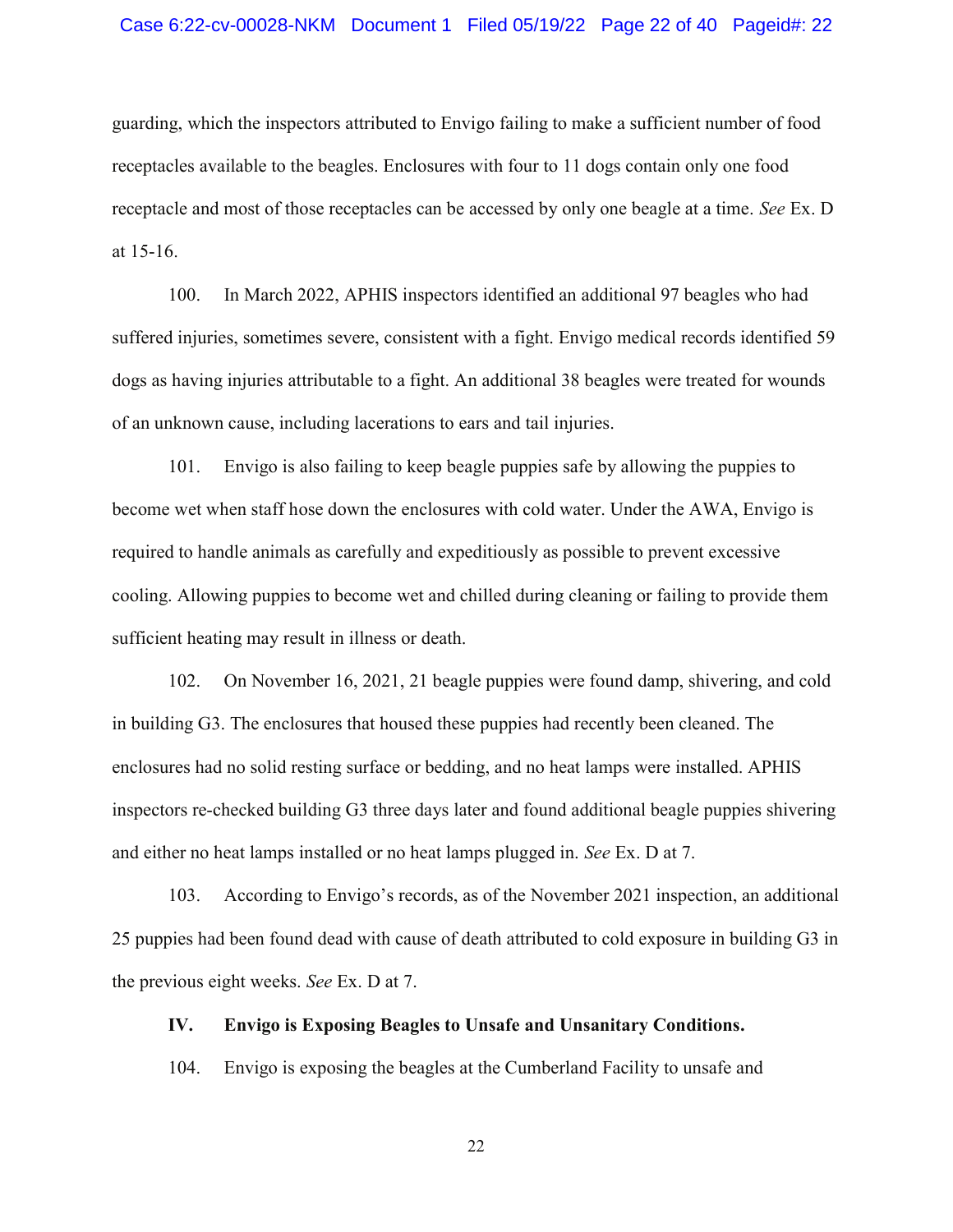unsanitary conditions.

105. Envigo has been on notice for over nine months that the beagles' enclosures fail to protect them from injury. *See* 9 C.F.R. §§ 3.1(a), 3.6(a)(2).

106. The majority of enclosures are constructed using either metal wire or mesh to separate beagles in adjacent enclosures. However, the gaps in the enclosure walls allow beagles to attack the beagles in adjacent enclosures.

107. Based on the records APHIS reviewed during the July 2021 inspection, 71 beagles were injured after each was attacked by a beagle in an adjacent enclosure who pulled a body part through the gaps in the enclosure walls. Envigo then euthanized all the injured beagles even if they sustained only minor injuries. APHIS directed Envigo to ensure that primary enclosures protect the beagles from injury, including injury by beagles in adjacent enclosures. *See* Ex. B at 7-8.

108. During the next inspection, APHIS inspectors reviewed mortality records from August 2, 2021, to October 3, 2021, and discovered that nine beagles were injured from having a body part, such as a limb or tail, pulled through the enclosure wall. Envigo then euthanized all of the injured beagles even if they sustained only minor injuries. *See* Ex. C at 8.

109. When APHIS inspectors returned in November 2021, they once again determined that Envigo's enclosures failed to protect the beagles at the facility from injury. Inspectors noted "numerous examples of body parts being pulled into adjacent enclosures by neighboring dogs causing injuries to the dogs involved." During the inspection, APHIS inspectors observed one beagle grab the ear of a beagle in a neighboring enclosure who then "vocalized loudly indicating pain while the other dog continuously pulled his ear." Two additional beagles were identified in the mortality logs from November with similar severe ear injuries, which resulted in those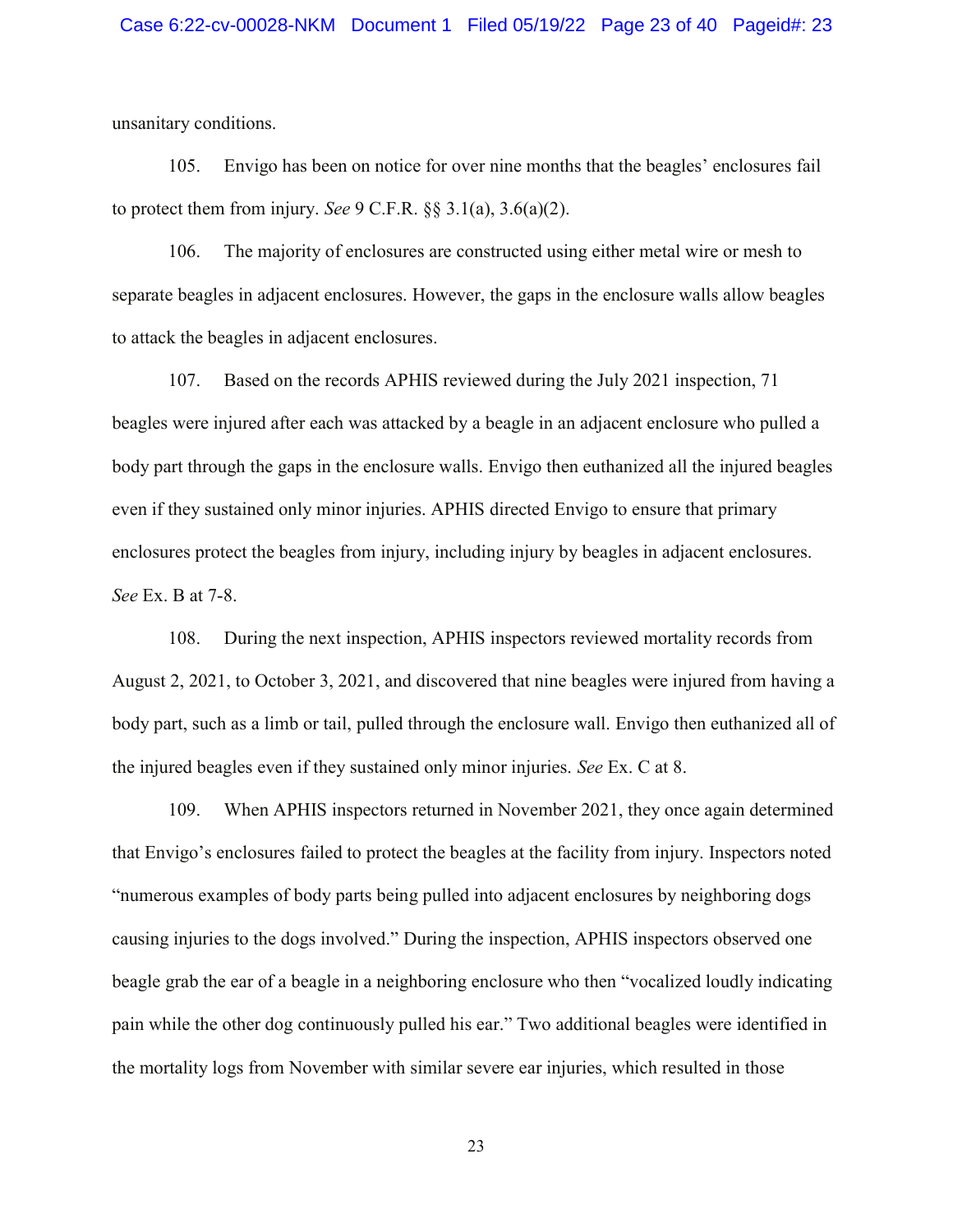beagles being euthanized. The inspection report noted that openings in the dividers between the enclosures were large enough that feet, tails, and ears could be pulled through by beagles in adjacent enclosures. APHIS inspectors determined that the enclosures were particularly dangerous in light of the "widespread compatibility problems" identified at the facility. *See* Ex. D at 12.

110. Because the enclosures failed to keep the beagles safe from unnecessary pain, suffering, and death, Envigo was once again directed to ensure that all enclosures were constructed and maintained in a manner that prevents injury to the animals.

111. Envigo has also violated the AWA by housing many beagles, including puppies, in enclosures containing dangerous flooring that contains gaps wide enough for a limb, paw, or digit to pass through, and which has resulted in beagles becoming trapped or injured.

112. During the July 2021 inspection, APHIS inspectors observed that over 200 beagle puppies were housed in enclosures that contained flooring with openings large enough for the beagle puppies' feet to pass through up to their shoulders in violation of 9 C.F.R. § 3.6(a)(2)(x). *See* Ex. A at 9-10.

113. APHIS inspectors also observed an adult female beagle whose front left paw was caught in the flooring. The beagle was unable to free her foot and was panting rapidly and making small movements as the other beagles in her enclosure jumped around her excitedly. It took two Envigo employees approximately three minutes to free the beagle. After the beagle was freed, her foot was examined and two toes were red and swollen. Envigo employees did not know how long the dog had been trapped in the flooring, but it is likely that the beagle had been trapped for some time as medical records indicated that she was mildly dehydrated. *See* Ex. A at 10.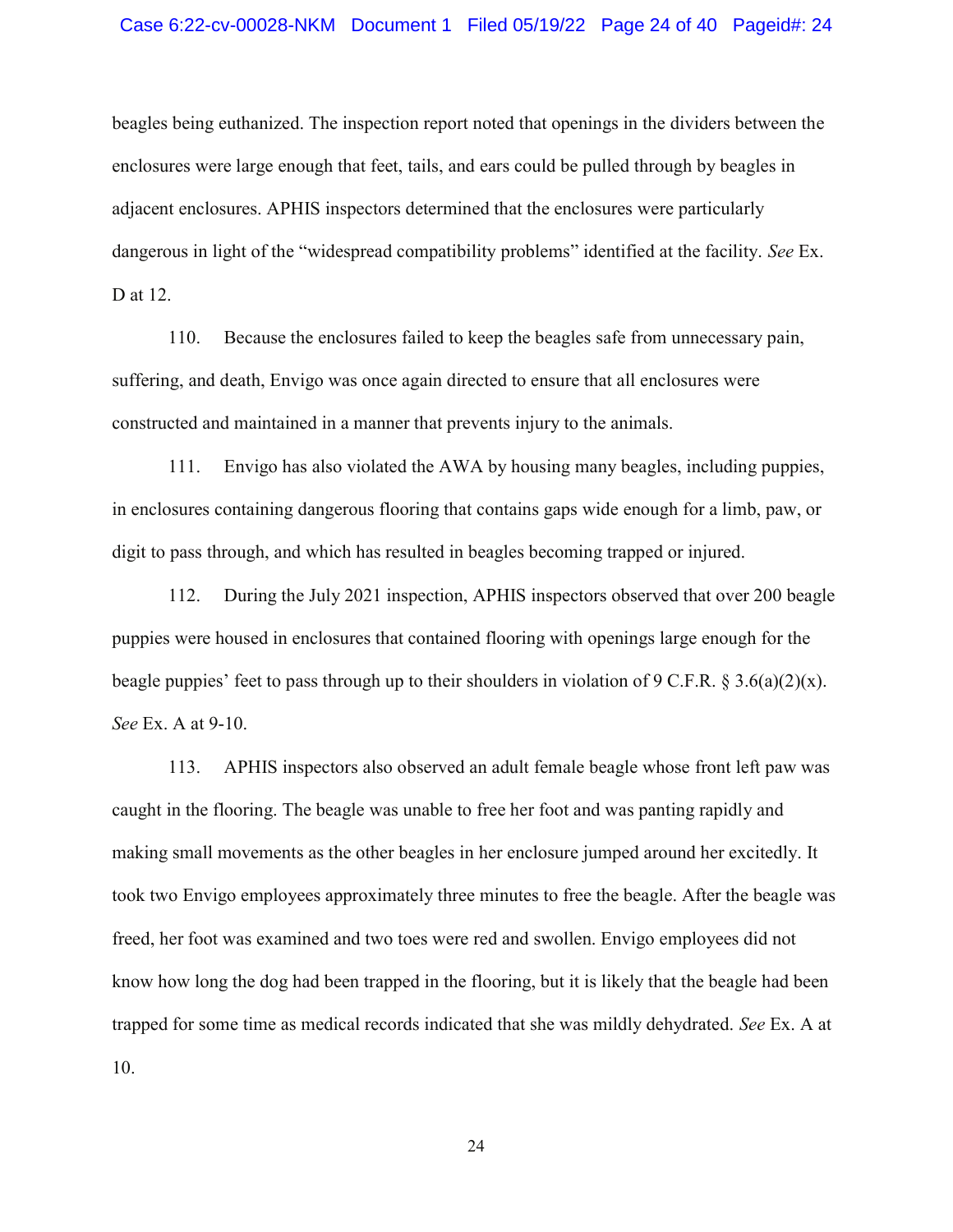114. Envigo was warned that when an animal becomes entrapped it can become distressed, dehydrated, and injured. Envigo was directed to take measures to ensure that the flooring at the Cumberland Facility did not allow the beagles' feet or legs to pass through.

115. Nevertheless, during the October 2021 inspection, APHIS inspectors observed multiple beagle puppies with legs and feet passing through the openings in the floors of their enclosures. APHIS inspectors also observed two enclosures that did not have the cardboard cage liners that Envigo had previously stated it would install as a temporary measure until it could permanently address the noncompliant flooring. *See* Ex. C at 8.

116. During the November inspection, APHIS inspectors determined that approximately 75% of enclosures had gaps between the flooring and fencing of up to two inches wide. Inspectors observed beagles falling or stepping into the gaps in the flooring. Envigo records documented at least 10 additional beagles and beagle puppies that were significantly injured by improperly constructed and maintained enclosures. *See* Ex. D at 7-8. Other enclosures had flooring that was not secured to the framework beneath it or lacked support from underneath. In those enclosures, the floors bounced up and down, shifted, tilted, or sank under the weight of the beagles as they moved within the enclosure. *See id.* at 8-9.

117. APHIS inspectors also observed six beagles actively stuck in the flooring, requiring Envigo staff to manually remove them. Based on Envigo's records, at least nine additional beagles were found trapped in the flooring between August 1, 2021, and November 3, 2021, several of which were injured and required treatment for lameness and wounds. Young beagle puppies are also being housed in enclosures with the same flooring. Rather than installing flooring that would keep the beagle puppies safe, Envigo put down butcher paper to cover the gaps. However, APHIS inspectors observed the beagle puppies urinating on and tearing the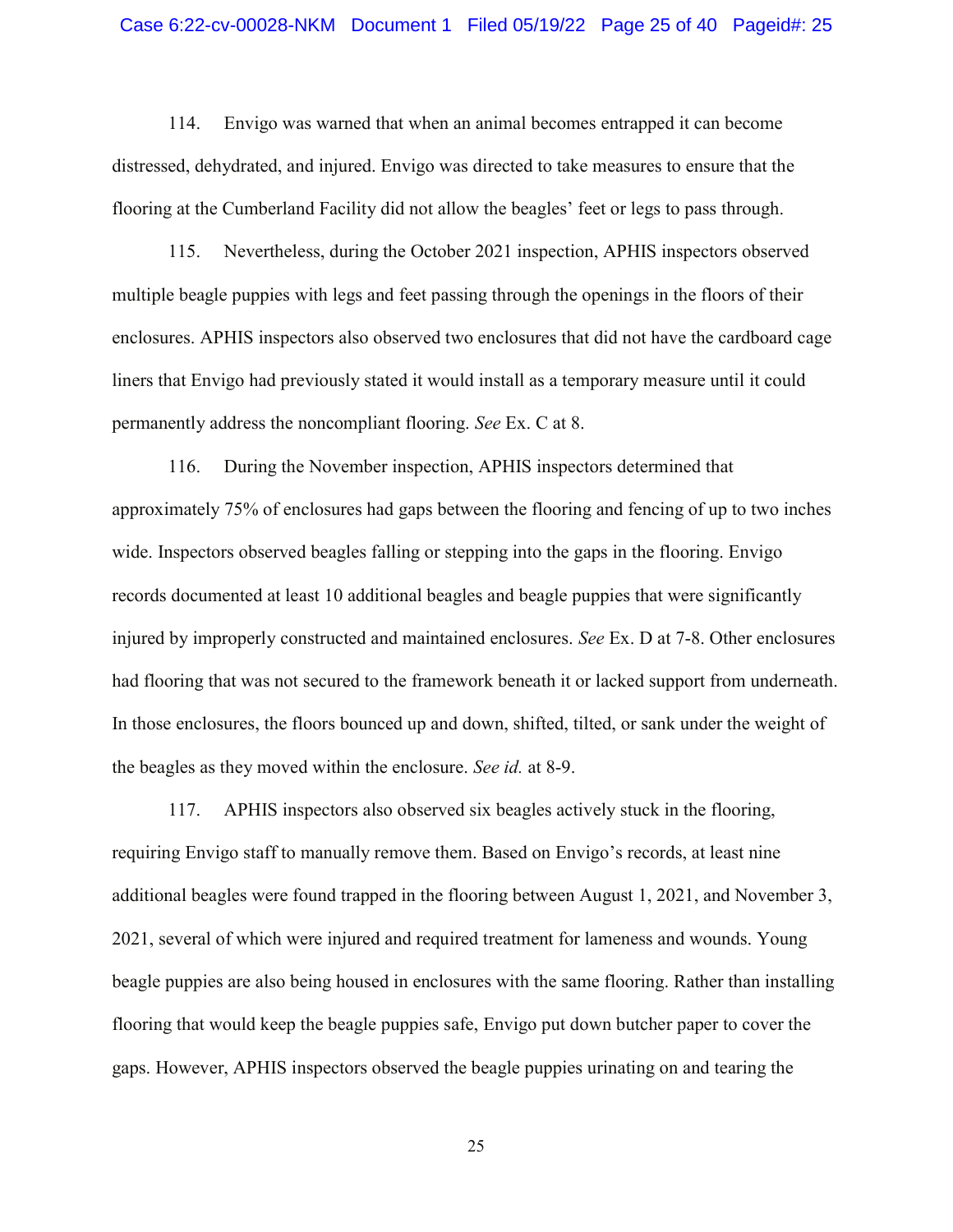paper. The puppies were exposed to the "dangerous flooring within minutes of paper being put into the enclosure." *See* Ex. D at 12-13.

118. The beagles' continued exposure to dangerous flooring is particularly concerning in light of Envigo's failure to employ sufficient staff. *See infra* at V. Envigo's severe staffing shortage increases the risk that a beagle or beagle puppy will be trapped in the noncompliant flooring, possibly with injuries, for an extended amount of time.

119. In March 2022, APHIS inspectors again found that Envigo had failed to implement effective corrections to eliminate the risk of entrapment and injury from the dangerous flooring installed in enclosures for beagles over 12 weeks of age. Inspectors observed two beagles stuck in the flooring, one of which had to be removed by facility representatives. Medical records indicated that at least 12 additional dogs were injured after becoming trapped in the flooring. The injuries ranged from mild soreness to pressure wounds that required over two weeks of treatment. *See* Ex. E at 4.

120. During the March 2022 inspection, the inspectors also identified at least 130 enclosures with gaps large enough for a foot or leg to pass through. In some areas, inspectors also identified gaps in the fencing where the chain link had become detached. In one spot, the gap extended the length of the enclosure sidewall. The fencing was so loose that a beagle could have pushed its way under the gap to enter the adjacent enclosure. *See* Ex. E at 3.

121. Envigo has been on notice for over nine months that the primary enclosures fail to provide the beagles at the Cumberland Facility sufficient space to keep the beagles safe and healthy. *See* 9 C.F.R. § 3.6(c).

122. Mother beagles and puppies without adequate floor space in an enclosure may suffer from distress, discomfort, crowding, poor sanitation, increased trauma, and mortality.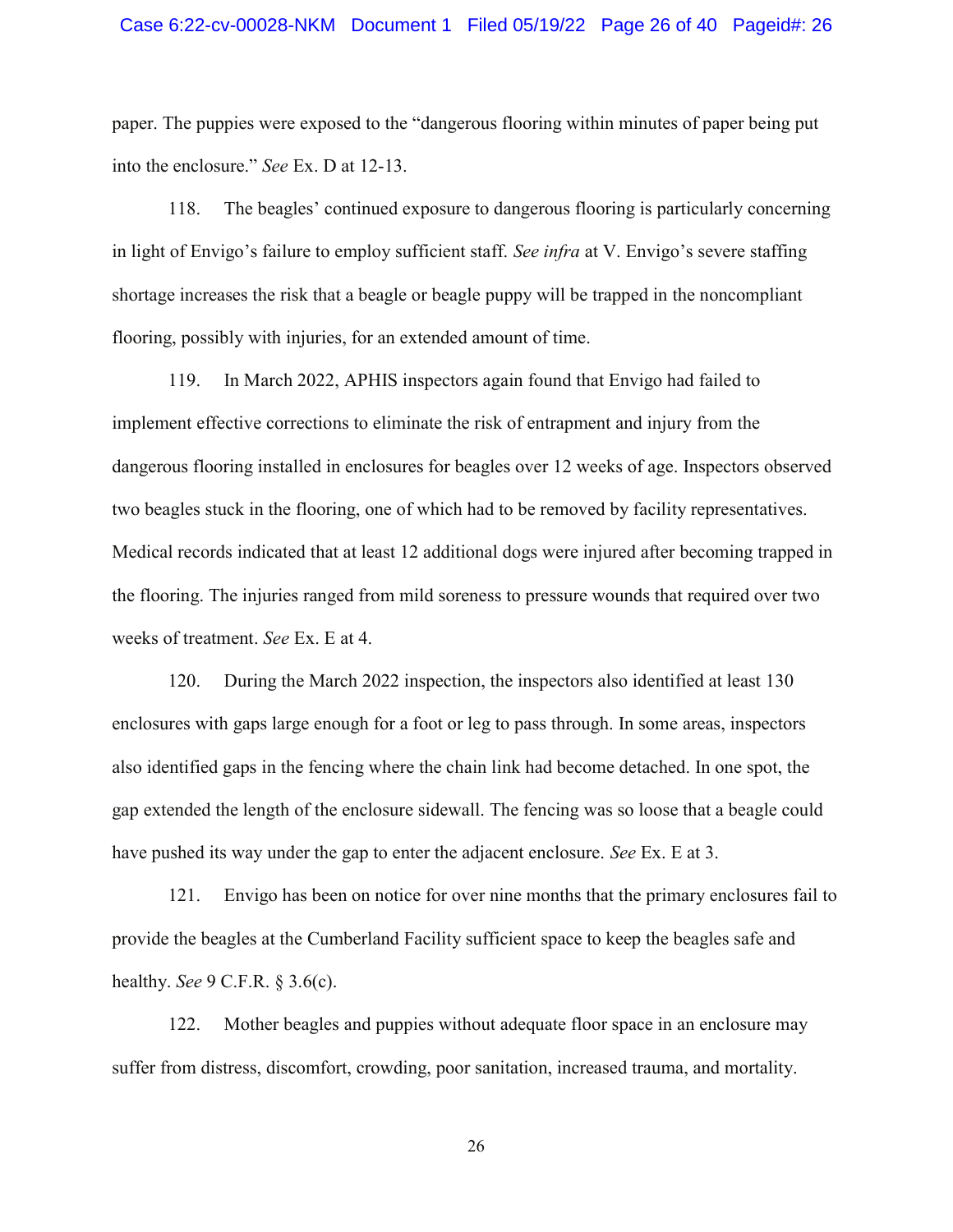123. During the July 2021 inspection, APHIS inspectors observed that 62 nursing female beagles with a total of 393 beagle puppies were in enclosures that did not provide the minimum amount of floor space for the number of beagles in the enclosure. *See* Ex. A at 11.

124. In November 2021, APHIS inspectors determined that Envigo was failing to provide a total of 742 beagles and weaned puppies with the minimum space required by the AWA. Envigo housed as many as nine puppies in an enclosure measuring 16 square feet. The AWA requires that enclosures containing that many puppies be at least 21.8 square feet. APHIS inspectors found additional overcrowded enclosures in another building containing 15 enclosures with four-to-five-month-old beagles. APHIS inspectors determined that those enclosures measured a total of 39.7 square feet. However, some of the enclosures housed as many as 10 beagles each, which would require 60.4 square feet per enclosure. Sixty enclosures in another room measured around 39.7 feet. However, Envigo co-housed as many as 11 dogs in each enclosure, which would require a minimum of 58.9 square feet of space. *See* Ex. D at 13-14.

125. In addition to causing discomfort, distress, poor sanitation, and increased incidence of illness, housing dogs in overcrowded enclosures can also lead to long-lasting negative behaviors, such as increased aggression and future incompatibility with other dogs, behaviors that are widespread at the Cumberland Facility.

126. Envigo has been on notice for over nine months that the Cumberland facility is unsanitary. *See* 9 C.F.R. § 3.11(a). The buildup of feces, urine, food waste, and water waste are a breeding ground for pests and insects, expose dogs to unnecessary disease hazards, and cause noxious odors.

127. During the July 2021 inspection, APHIS inspectors observed that the waste gutters below the main sheltered housing in Buildings G1, G2, and G3 contained large quantities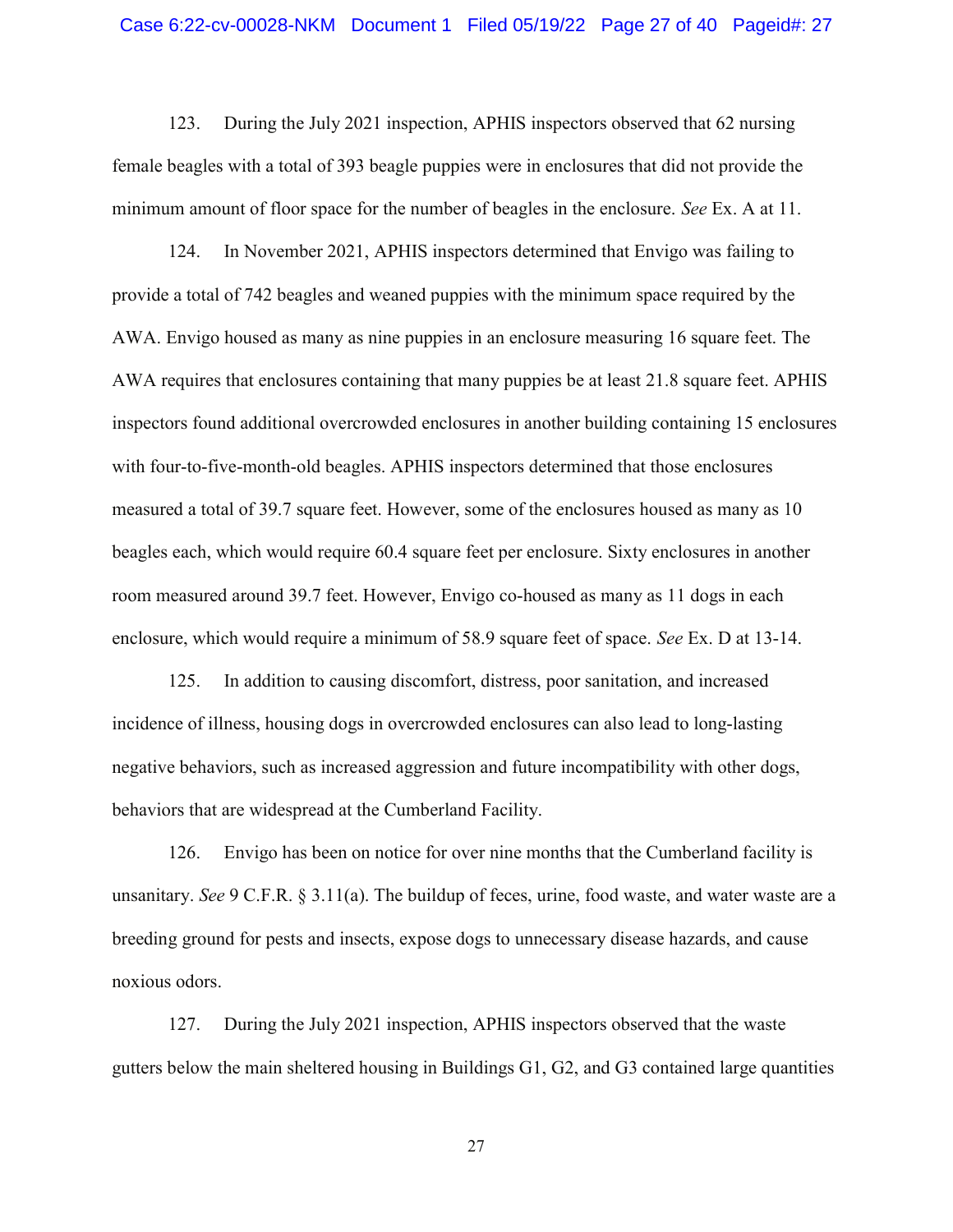#### Case 6:22-cv-00028-NKM Document 1 Filed 05/19/22 Page 28 of 40 Pageid#: 28

of feces, urine, standing water, dead and live insects, and uneaten food under the raised indoor and outdoor kennel floors. Near the outside gutters, there was an "overpowering ammonia and fecal odor that emanates from below the kennels inside the buildings." *See* Ex. B at 8. Envigo staff claimed that the gutters were usually cleaned every other day, but that the pump that cleans the gutters had been broken for six days. *Id.* at 9.

128. During the July 2021 inspection, APHIS inspectors also observed a "build up of brown organic material" in the enclosures where nursing mothers and their puppies are housed. Ex. B at 10. Envigo's facility operations manager admitted that the enclosures are disinfected only between litters or every six weeks. *Id.* Envigo was reminded that "[i]nadequate cleaning and disinfection may lead to animal sickness, outbreaks of disease, or proliferation of pests." *See id.*  at 11.

129. Inspectors also noted that "[a]round the entire facility are large populations [of] live insects including house flies, drain flies, water bugs, cockroaches, and spiders with cobwebs." *See* Ex. B at 9. Inspectors further noted that "[t]here is an extensive, widespread pest problem throughout all animal-housing buildings at the facility." *See id.* at 11. In particular, "a very large number of live flies" were observed in all of the whelping rooms in Building 97 where dogs were present. The flies were observed on the walls and ceilings, flying in the air, and in the drains in the rooms housing dogs. *See id.* at 12.

130. Envigo was directed to correct these sanitation issues. *See* Ex. B at 9, 12. Nevertheless, Envigo continued to have sanitation issues in subsequent visits. In October 2021, they observed that the Cumberland Facility continued to have sanitation problems. In at least 50% of the rooms being used within Buildings G1 and G2, there were still "accumulations of waste and an overpowering fecal odor" emanating from below the enclosures. APHIS inspectors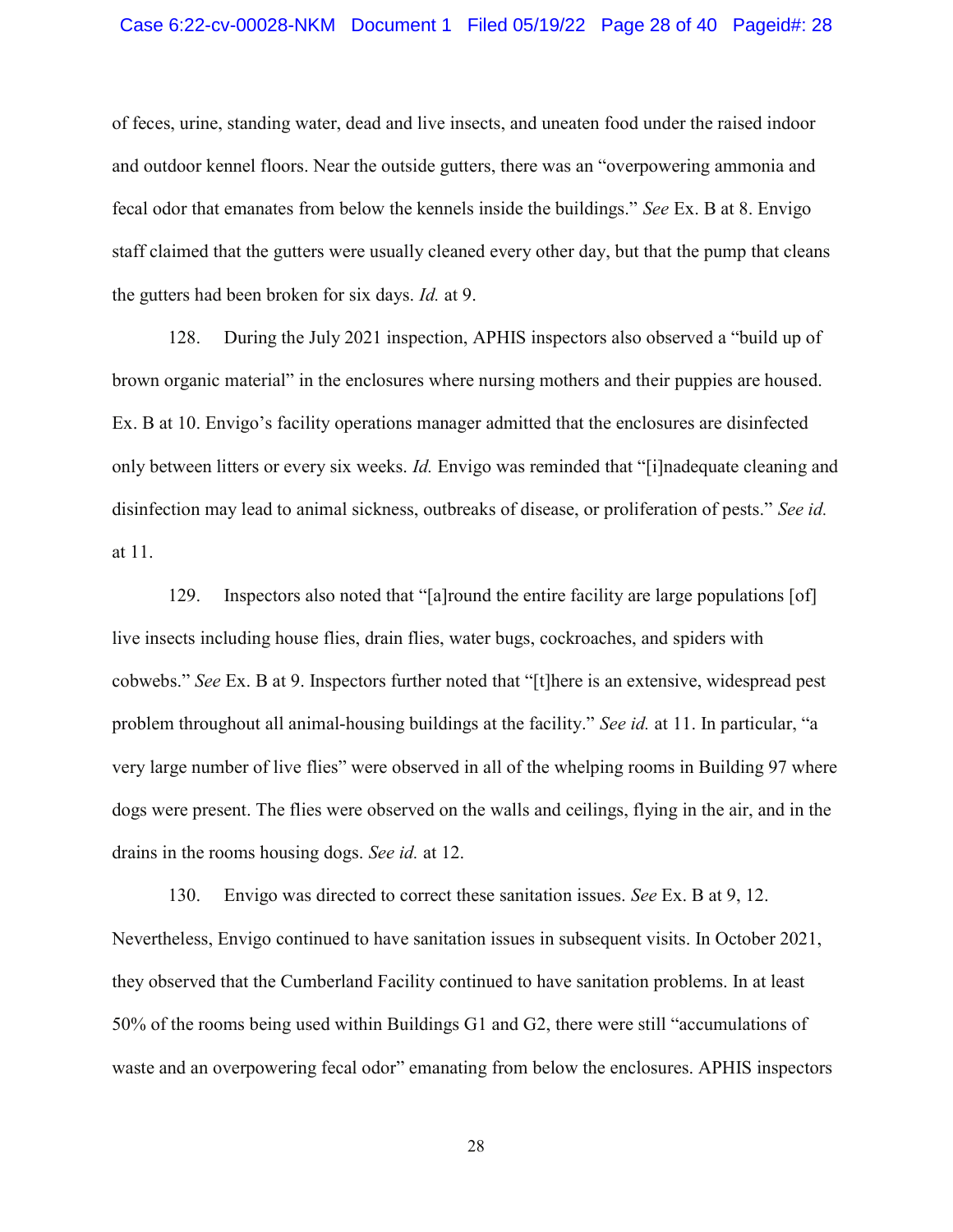#### Case 6:22-cv-00028-NKM Document 1 Filed 05/19/22 Page 29 of 40 Pageid#: 29

also noted that significant accumulations of animal waste on top of two pulley systems used to scrape solid waste underneath the enclosures were contributing to the excessive odor in the facility. *See* Ex. C at 11.

131. In November 2021, APHIS inspectors found once again that Envigo was failing to clean waste under the primary enclosures frequently enough to prevent the accumulation of feces and food waste to reduce disease hazards, odors, and the proliferation of pests. Many rooms had white, moldy accumulations of spilled feed and excreta in the pits that were several inches high and created areas of standing liquid. A majority of rooms in two buildings had significant accumulations of dropped feed and excreta on the ledges just underneath the suspended flooring. APHIS inspectors observed that the waste had been there long enough that in many rooms it was either white, brown, or black with mold, and flies were congregating on the waste. Envigo was once again directed to correct the problem. *See* Ex. D at 16-17.

132. Consistent with the sanitation issues, APHIS inspectors also observed insect infestations in multiple buildings at the Cumberland Facility. Small gnat-sized black flies and large flies were observed throughout the facility, including on food receptacles and around the enclosures. Large numbers of small white fly larvae or maggots were present in spilled feed under enclosures and many areas of wet flooring appeared to be almost completely covered in maggots. Large numbers of small, white thread-like worms were also seen in several rooms throughout a building where there was pooled water. Envigo was once again directed to correct the pest problem. *See* Ex. D at 18-19.

## V. Envigo is Failing to Employ a Sufficient Number of Qualified Employees to Care for the Thousands of Beagles at the Cumberland Facility.

133. Envigo is failing to meet the minimum standards for handling, feeding, sanitation, and adequate veterinary care by employing an insufficient number of qualified employees to care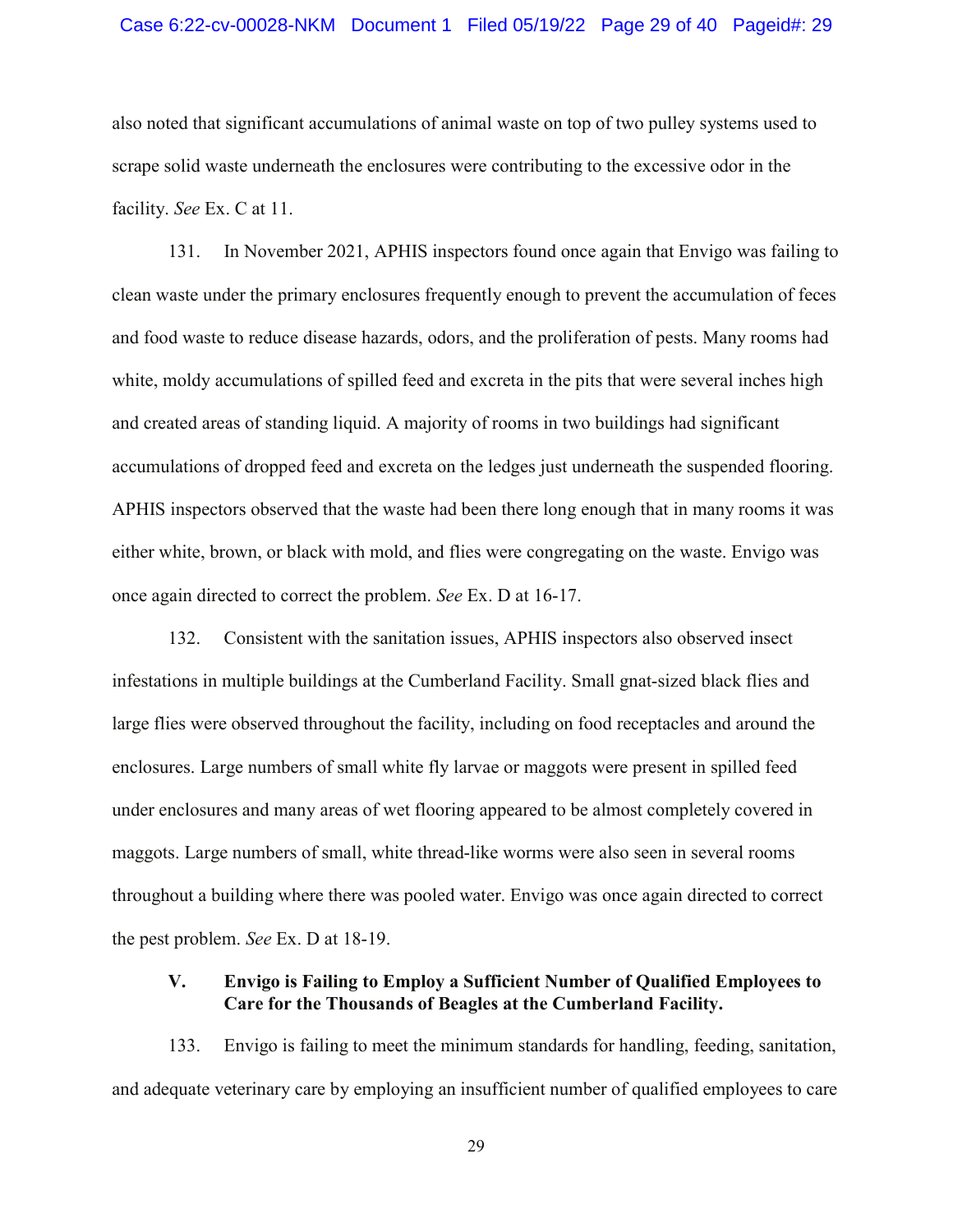for the thousands of beagles at the Cumberland Facility.

134. Adequate staffing is essential for carrying out the level of husbandry and care required by the AWA to maintain the health and welfare of the dogs and maintain safe and sanitary facilities. *See* 9 C.F.R. § 3.12.

135. Envigo also does not employ a sufficient number of staff with adequate training and experience to provide humane care and treatment to the thousands of beagles at the Cumberland Facility.

136. Envigo was first cited for failure to adequately staff the Cumberland Facility in July 2021. APHIS noted that Envigo employed only one attending veterinarian to oversee veterinary care for over 5,000 beagles. In addition, Envigo employed only 39 employees total for over 5,000 dogs. Of those 39 employees, Envigo employed only six trained staff members to complete the required daily observations of the 5,000 dogs, with three-four employees conducting daily observations. These employees had additional duties, including providing treatments to dogs and carrying out husbandry practices. *See* Ex. A at 13.

137. The lack of adequate staffing of the Cumberland Facility has contributed to Envigo's failure to meet other AWA requirements, including daily observations of all dogs to assess their health and well-being. During the July 2021 inspection, APHIS inspectors noted that Envigo failed to identify 15 beagles with medical issues prior to the inspection. Several of those beagles were found in need of critical care, including a beagle puppy found by inspectors under the enclosure in the tray used for urine and feces collection. *See* Ex. A at 13.

138. Envigo was given until August 31, 2021, to correct the issue by employing a sufficient number of personnel to carry out the level of care and husbandry practices required by the AWA. Not only did Envigo fail to correct the issue but, when APHIS inspectors returned in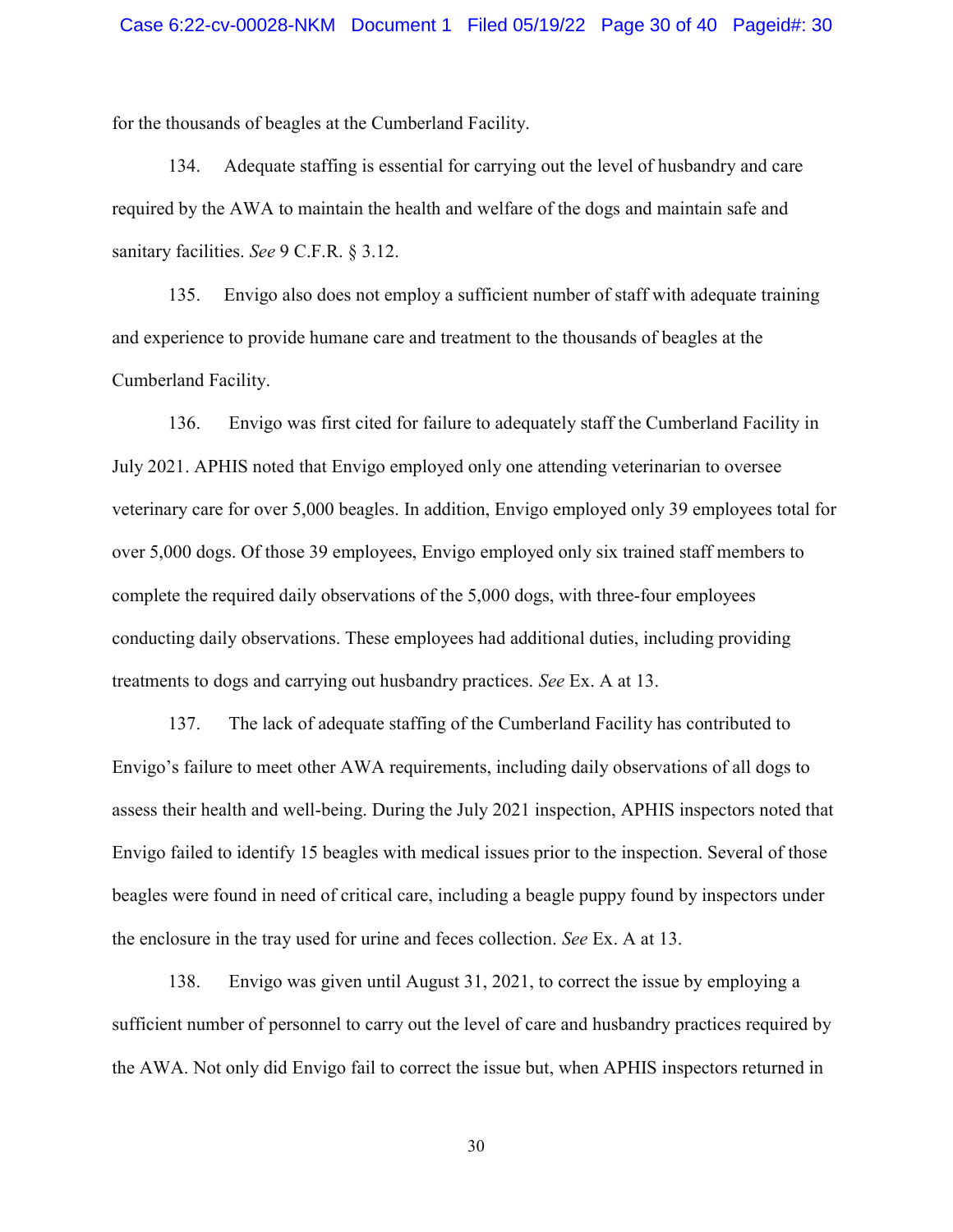October 2021, Envigo employed even fewer employees than it had in July 2021. APHIS inspectors found that there continued to be "severe staffing shortages" with only approximately 32 employees at the facility. Moreover, APHIS inspectors discovered that only 17 staff members were directly responsible for all husbandry, daily observations, and medical treatments for almost 5,000 beagles. APHIS inspectors identified four beagles with medical conditions that required treatment that should have been discovered by staff during daily observations. Additionally, "numerous dogs … have been identified with severe periodontal disease by veterinarians and still require prescribed dental cleanings." APHIS inspectors also noted that "basic husbandry such as cleaning out kennels daily to remove feces, cleaning contact surfaces to prevent buildup of debris, and general housekeeping including dead pest removal is not being performed in accordance with the AWA regulations." *See* Ex. C at 12.

139. In November 2021, Envigo was once again cited for failure to have a sufficient number of employees to meet the requirements of the AWA. At the time, Envigo employed only 21 full-time and three part-time employees who are responsible for all husbandry and daily observations for 4,652 beagles and beagle puppies. APHIS concluded that the failure to employ a sufficient number of employees was contributing to Envigo's failure to undertake required daily observations of the beagles, medical treatments, cleaning and sanitization, and facility maintenance. Envigo was once again directed to correct the problem. *See* Ex. D at 19.

#### VI. Envigo is Failing to Make and Retain Accurate and Complete Records.

140. Envigo has failed to keep accurate records regarding the identification and disposition of dogs. In addition, medical records are frequently inaccurate and incomplete.

141. Accurate and complete recordkeeping of all acquisitions, including births, and dispositions is important for animal identification, traceability of animals, and investigation of disease outbreaks or animal theft.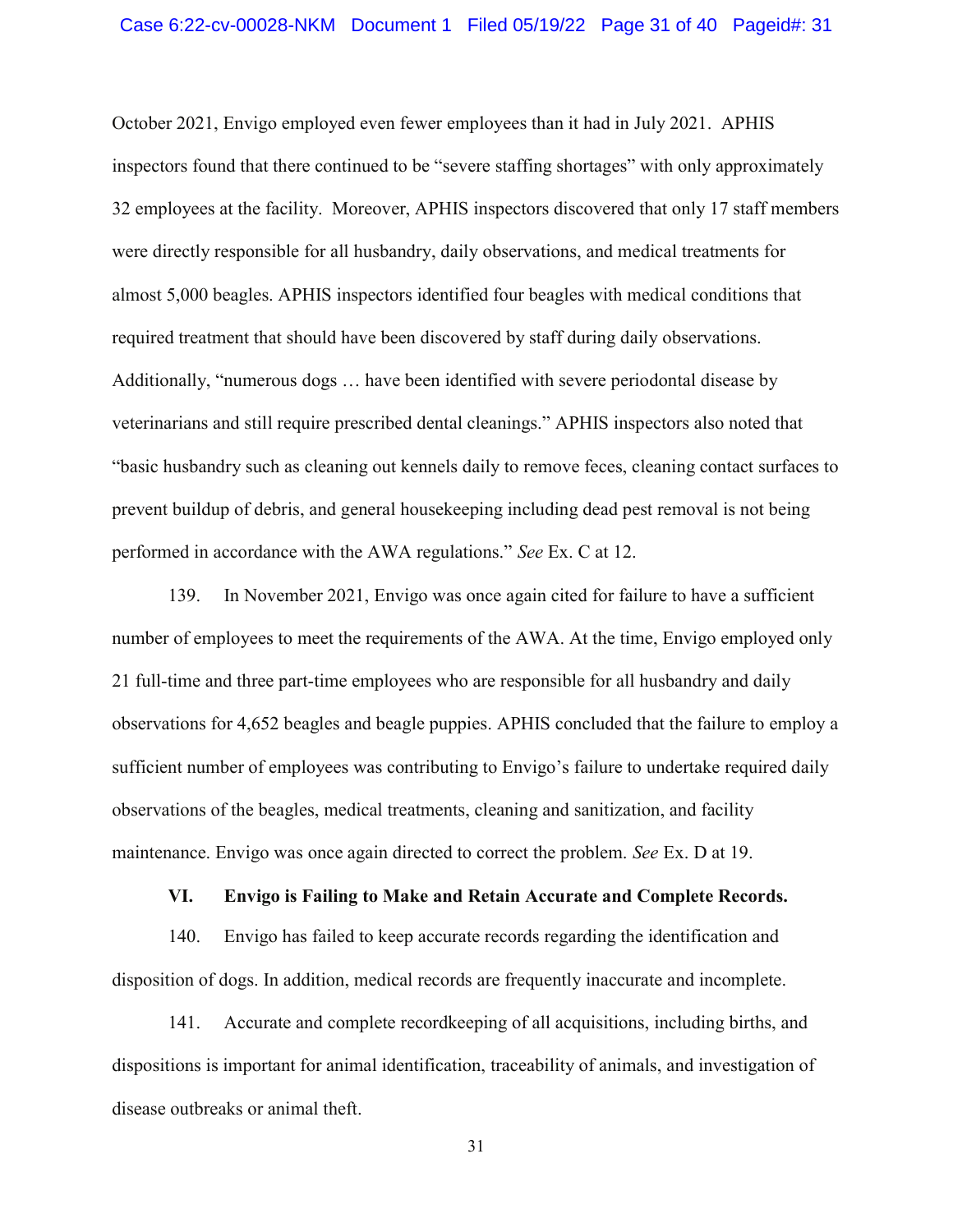142. Envigo has been cited by APHIS for poor recordkeeping since July 2021. During the July 2021 inspection, a review of disposition records showed that three beagles were marked "missing" and an additional 21 beagle puppies were recorded as "miss." The attending veterinarian claimed that the records noting the beagle puppies as "miss" were likely due to administrative error and would be corrected when the beagles were identified. *See* Ex. B at 4-5. APHIS directed Envigo to correct the issue by August 30, 2021. *See id*. at 5.

143. When APHIS inspectors returned in October 2021, once again Envigo still did not have complete acquisition or disposition records for the beagles at the Cumberland Facility. APHIS inspectors noted that Envigo's inventory for the Cumberland Facility continued to list beagles who were no longer present. *See* Ex. C at 5.

144. One beagle puppy was listed in the original litter count but was no longer present as of October 14, 2021. Envigo had no record of the beagle puppy dying or being euthanized. When asked about the missing puppy, Envigo staff stated that they did not know if the beagle puppy existed in the first place or was missing. *Id.*

145. Envigo staff later mentioned that a newborn beagle puppy had been found in a drain under an enclosure on October 13, 2021, and died later that day. Envigo failed to record the birth (or acquisition) of the beagle puppy. Envigo also failed to record the death of the puppy on the mortality log and, thus, no disposition record exists for the puppy. *See id.* at 5-6. Thus, Envigo had no record of the existence of a beagle puppy that died as a result of Envigo's failure to ensure that the enclosures are safe for the dogs at the Cumberland Facility.

146. In November, APHIS inspectors determined that acquisition, disposition, and inventory records were incomplete and inaccurate for at least 937 beagles and beagle puppies. Envigo identified an additional 99 beagles and beagle puppies with inaccurate disposition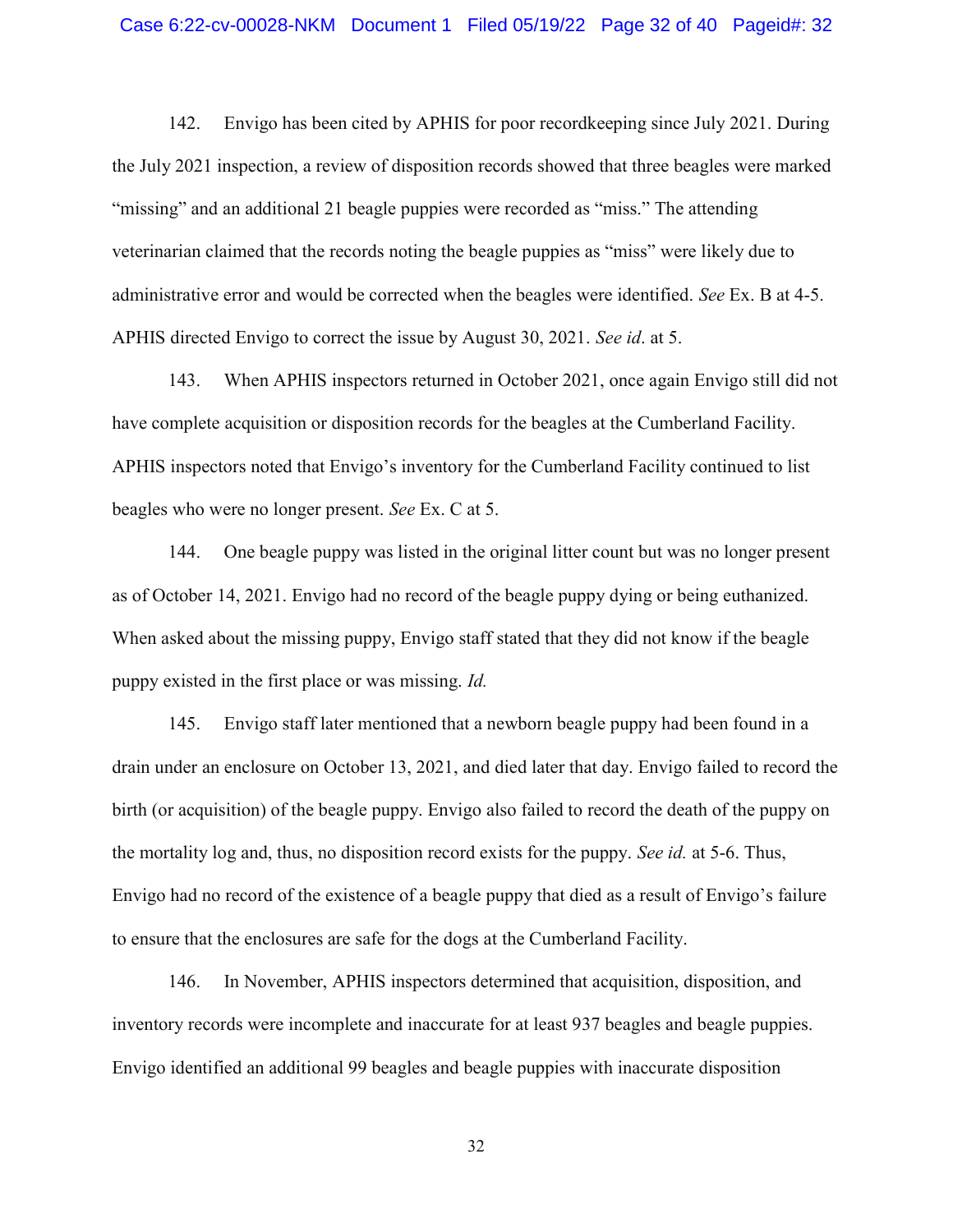records. *See* Ex. D at 6.

147. Envigo has also failed to create and maintain accurate and complete medical records in violation of 9 C.F.R. § 3.13(b). The lack of accurate and complete medical records may hide adverse trends in animal health, medical errors, and the failure to provide adequate medical care to the beagles at the Cumberland Facility. Specifically, the lack of accurate and complete medical records prevents Envigo staff from learning from any mistakes they are making in caring for the beagles at the Cumberland facility and prevents USDA from determining Envigo's compliance with certain AWA regulations and standards.

148. During the July 2021 inspection, APHIS inspectors found that medical records for numerous beagles were incomplete. For example, medical records showed that four beagles suffered from a fracture, though the record failed to specify the location and type of fracture. An additional two beagles were euthanized for fractures, including one beagle that was euthanized for a broken tail. When asked the cause of the fractures, the attending veterinarian stated that she had investigated a nutritional cause, but was unable to determine with certainty the cause. Another beagle suffered a laceration when his leg got caught in the enclosure, but the record did not indicate the location of the laceration or describe the injury with detail. The APHIS inspection report noted that "[f]ractures and lacerations may result from improper handling, unsafe primary enclosures, incompatibility of animals, improper nutrition, or many other causes." *See* Ex. B at 12-13.

149. The mortality log failed to identify the cause of death for two beagles. Although the attending veterinarian stated that Envigo staff is supposed to notify her whenever an adult beagle is found dead so that she can perform a necropsy examination, there is no record of the results of any necropsy for these two beagles. The mortality log listed the cause of death of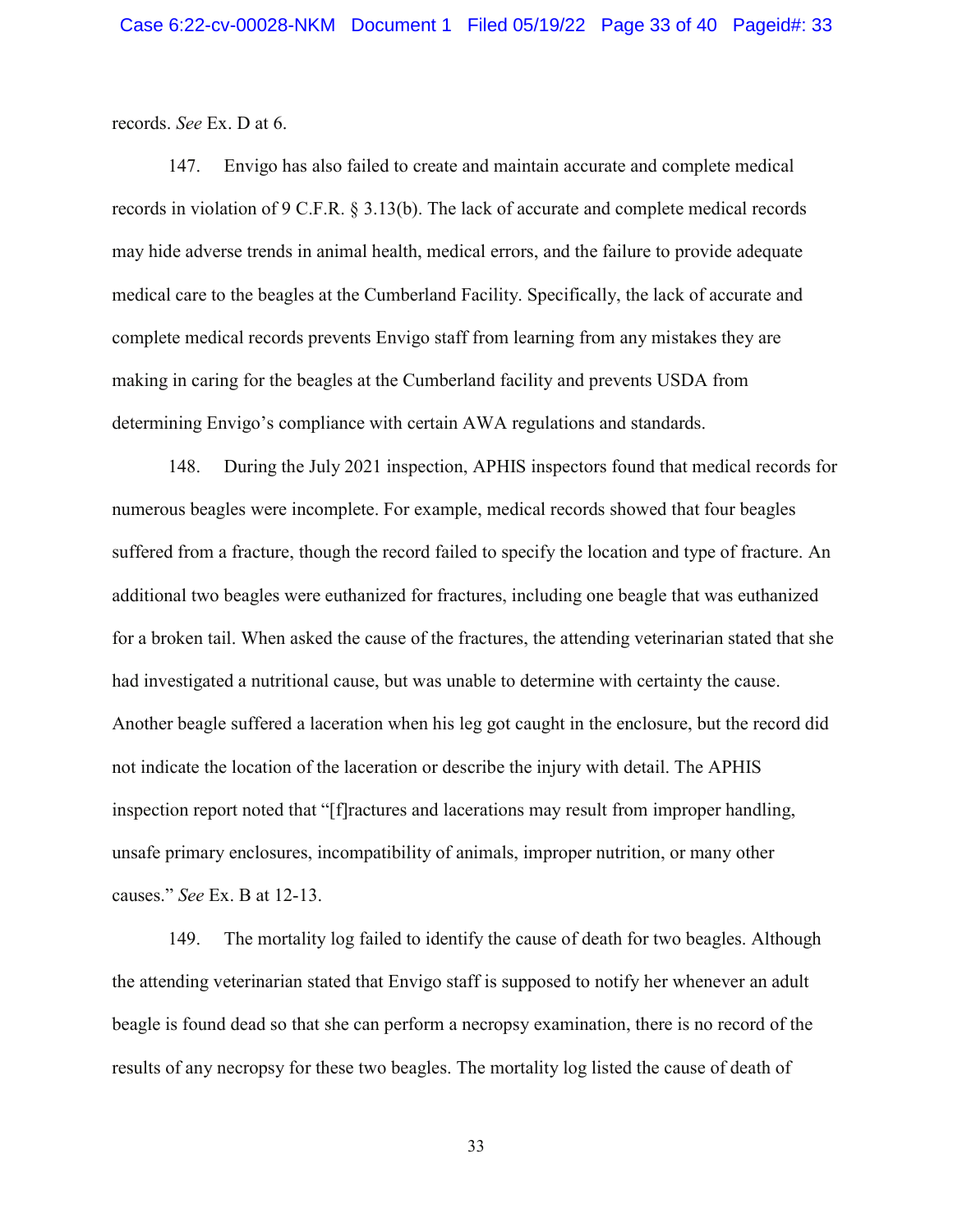#### Case 6:22-cv-00028-NKM Document 1 Filed 05/19/22 Page 34 of 40 Pageid#: 34

another beagle as "pull," but the beagle's individual record contained no information about the beagle's death. *See* Ex. B at 13-14.

150. Envigo was directed to correct the recordkeeping issues by August 30, 2021, by maintaining records for all beagles that include a date and description of any problems identified, examination findings, test results, plans for treatment and care, and treatments performed.

151. When APHIS inspectors returned in October 2021, they found additional mortality records for dead beagle puppies. For some, the records noted that necropsies had been performed but no exam findings or test results were recorded. In addition, the medical records contained no description of symptoms leading up to the beagle puppies' deaths. The APHIS inspectors concluded that, for at least some of the diagnoses listed on the mortality records, they could not be made without either a history of symptoms or further diagnostic testing. *See* Ex. C at 13.

152. Medical records for another beagle puppy indicated that the beagle was "lame on all four legs" and had a "broken left femur" but failed to contain additional physical examination findings, diagnostics, or test results. The staff member who found the beagle said that they had not observed obvious limping on any specific leg. However, a manager stated that, when the attending veterinarian examined the beagle, she felt a pop in the beagle puppy's left femur, suspected a fracture, and recommended euthanasia. The medical records, however, did not include any of the veterinarian's examination findings but rather only a presumptive diagnosis. *See* Ex. C at 14.

153. Envigo was once again reminded that, as a result of the incomplete records, Envigo could not determine the exact cause of death and, therefore, ensure the health of the rest of the beagle puppies. Further, if the diagnoses are accurate, the Envigo staff appear to have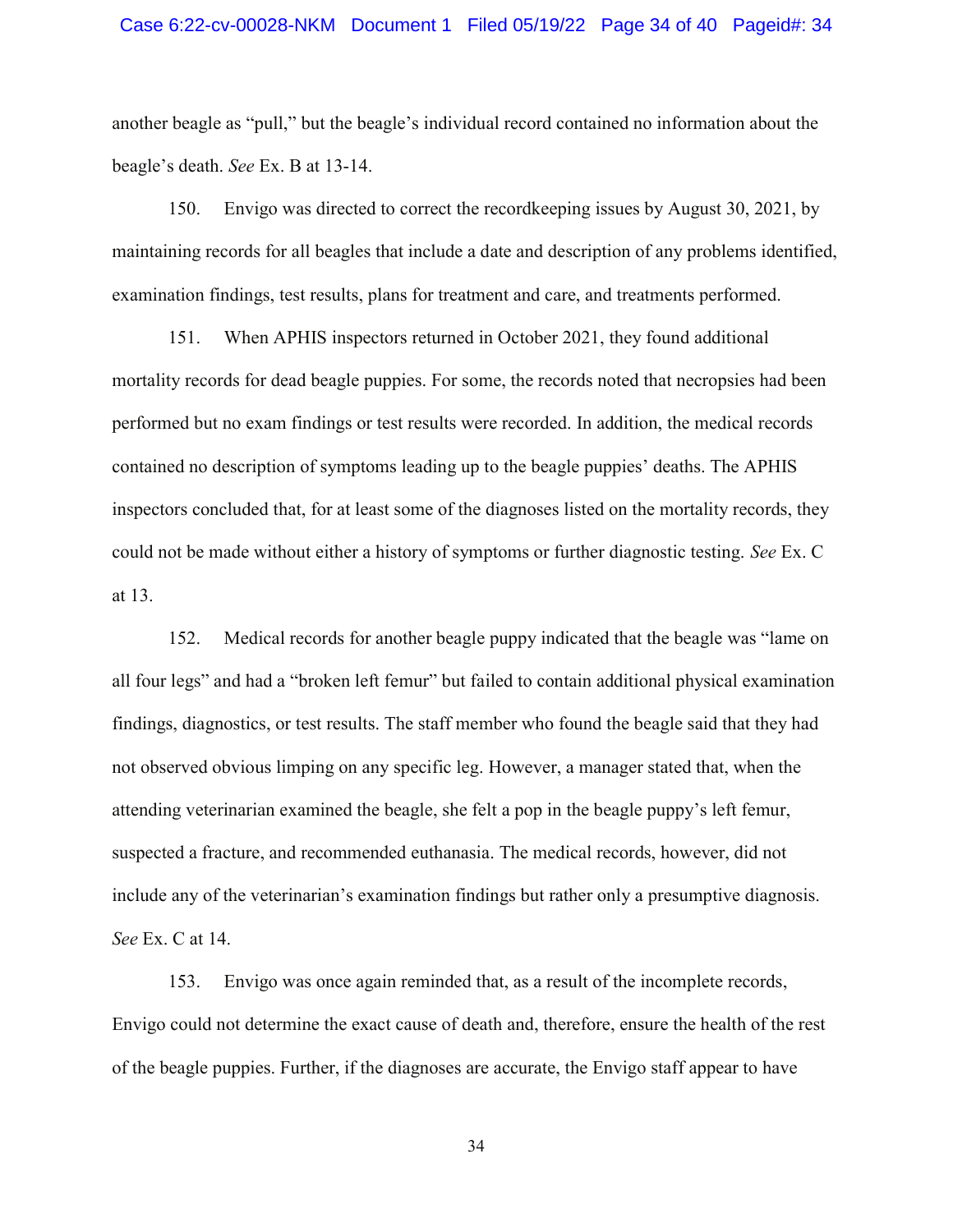#### Case 6:22-cv-00028-NKM Document 1 Filed 05/19/22 Page 35 of 40 Pageid#: 35

missed the clinical signs—including weakness, lethargy, coughing, heavy breathing, lack of appetite, diarrhea, and vomiting—which would have been apparent if they were undertaking the required daily observations. *See* Ex. C at 14-15.

154. APHIS inspectors again found incomplete and inaccurate medical records in November 2021. Envigo's medical records omitted critical information such as descriptions of the medical problem, treatments administered, and procedures performed to diagnose the condition or provide care. Envigo claimed that it did not understand that records describing physical examinations, medical procedures, treatments, deaths, and the administration of controlled substances constituted medical records that must comply with 9 C.F.R.  $\S 3.13(b)(1)$ . Envigo was directed to ensure by February 11, 2022, that every medical record included the identity of the animal, including identifying marks, tattoos, or tags, and the animal's breed, sex, and age.

#### CLAIMS FOR RELIEF

# First Claim For Relief Injunctive Relief: Failure to provide adequate veterinary care in violation of 7 U.S.C. § 2143(a)(1), (2) and 9 C.F.R. §§ 2.40, 3.13(a)

155. The United States incorporates by reference the allegations in paragraphs 1 through 154 as though set forth fully herein.

156. As set forth above, Envigo is violating the AWA and its implementing regulations and standards by failing to provide the beagles at the Cumberland Facility with adequate veterinary care in violation of 7 U.S.C. § 2143(a)(1), (2) and 9 C.F.R. §§ 2.40, 3.13(a).

157. Unless enjoined, Envigo will continue to violate the AWA, and its regulations and standards, causing needless suffering and, in some cases, the death of beagles at the Cumberland Facility.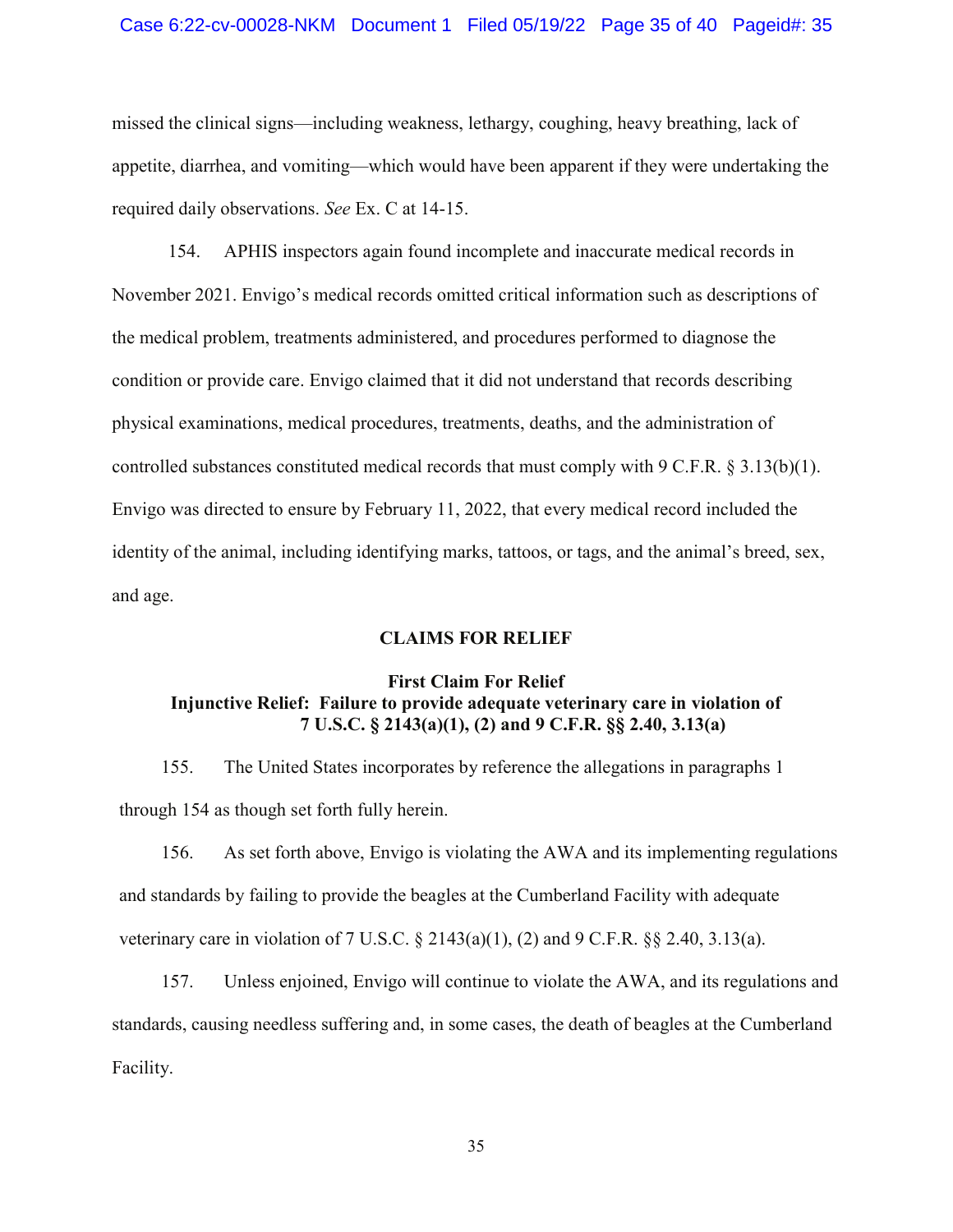158. The United States is entitled to an injunction to prevent and restrain Envigo from operating in violation of the AWA and its implementing regulations and standards. 7 U.S.C. §  $2146(c)$ .

## Second Claim for Relief

# Injunctive Relief: Failure to provide each dog with uncontaminated, wholesome, palatable food of sufficient quantity and nutritive value and to make potable water continuously available in violation of 7 U.S.C. § 2143(a)(1), (2) and 9 C.F.R. §§ 3.9; 3.10

159. The United States incorporates by reference the allegations in paragraphs 1 through 158 as though set forth fully herein.

160. As set forth above, Envigo is violating the AWA and its implementing regulations and standards by failing to provide each beagle at the Cumberland Facility with uncontaminated, wholesome, palatable food of sufficient quantity and nutritive value and to make in violation of 7 U.S.C. § 2143(a)(1), (2) and 9 C.F.R. §§ 3.9; 3.10.

161. Unless enjoined, Envigo will continue to violate the AWA, and its regulations and standards, causing needless suffering and, in some cases, the death of beagles at the Cumberland Facility.

162. The United States is entitled to an injunction to prevent and restrain Envigo from operating in violation of the AWA and its implementing regulations and standards. 7 U.S.C. §  $2146(c)$ .

### Third Claim for Relief

# Injunctive Relief: Failure to meet minimum standards for handling and housing in violation of 7 U.S.C. § 2143(a)(1), (2); 9 C.F.R. §§ 2.131(b); 3.7

163. The United States incorporates by reference the allegations in paragraphs 1 through 162 as though set forth fully herein.

164. As set forth above, Envigo is failing to meet the minimum standards for handling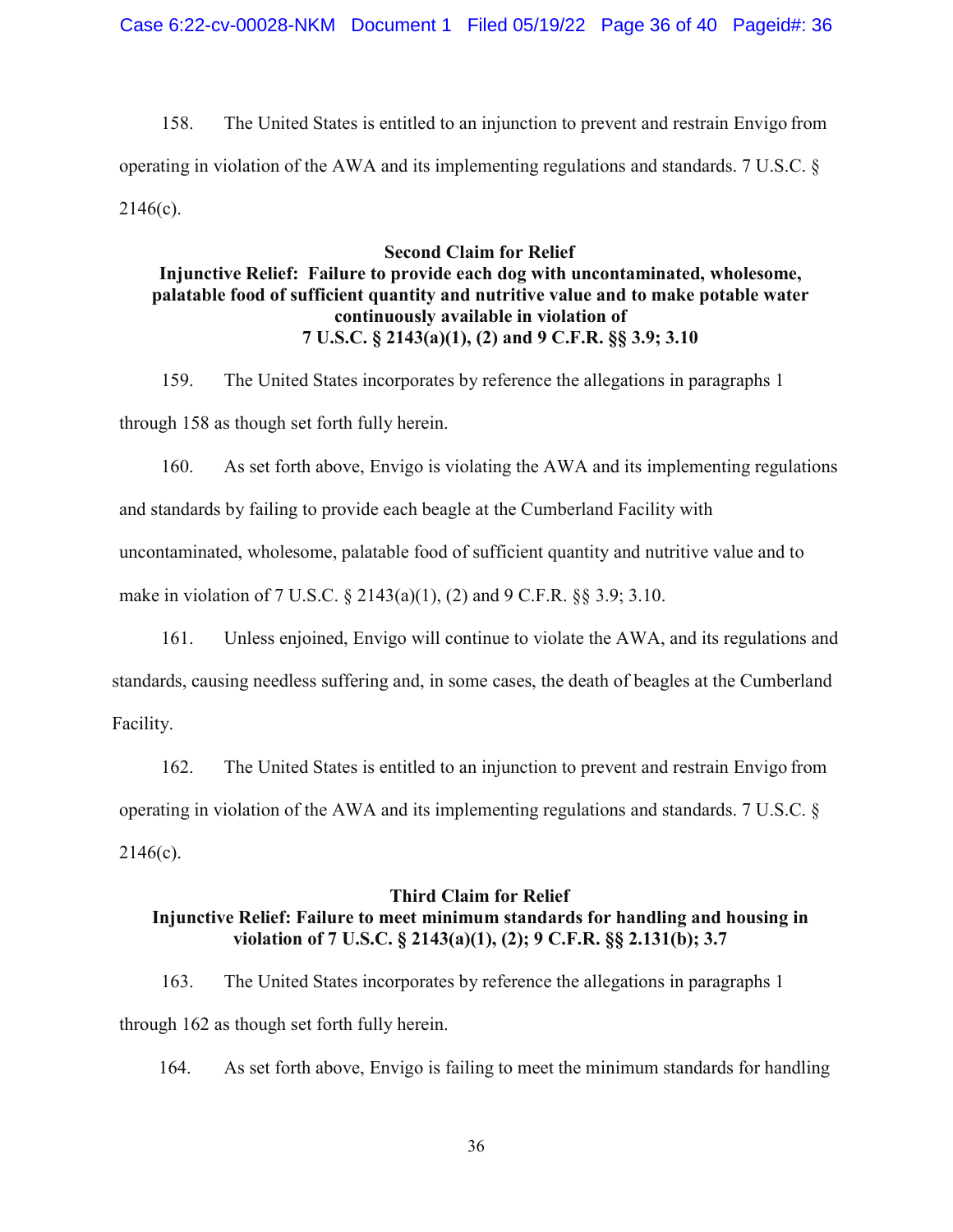and housing the beagles in violation of the AWA and its regulations and standards, resulting in the unnecessary suffering and, at times, death of beagles at the Cumberland Facility. 7 U.S.C. § 2143(a)(1), (2); 9 C.F.R. §§ 2.131(b), 3.7.

165. Unless enjoined, Envigo will continue to violate the AWA, and its regulations and standards, causing needless suffering and, in some cases, the death of beagles at the Cumberland Facility.

166. The United States is entitled to an injunction to prevent and restrain Envigo from operating in violation of the AWA and its implementing regulations and standards. 7 U.S.C. §  $2146(c)$ .

# Fourth Claim For Relief Injunctive Relief: Failure to maintain safe and sanitary conditions in violation of 7 U.S.C. § 2143(a)(1), (2); 9 C.F.R. §§ 3.1, 3.6, 3.11

167. The United States incorporates by reference the allegations in paragraphs 1 through 166 as though set forth fully herein.

168. As set forth above, Envigo is exposing the beagles at the Cumberland Facility to unsafe and unsanitary conditions in violation of the AWA and its implementing regulations and standards. See 7 U.S.C. § 2143(a)(1), (2); 9 C.F.R. §§ 3.1, 3.6, 3.11.

169. Unless enjoined, Envigo will continue to violate the AWA, and its regulations and standards, causing needless suffering and, in some cases, the death of beagles at the Cumberland Facility.

170. The United States is entitled to an injunction to prevent and restrain Envigo from operating in violation of the AWA and its implementing regulations and standards. 7 U.S.C. §  $2146(c)$ .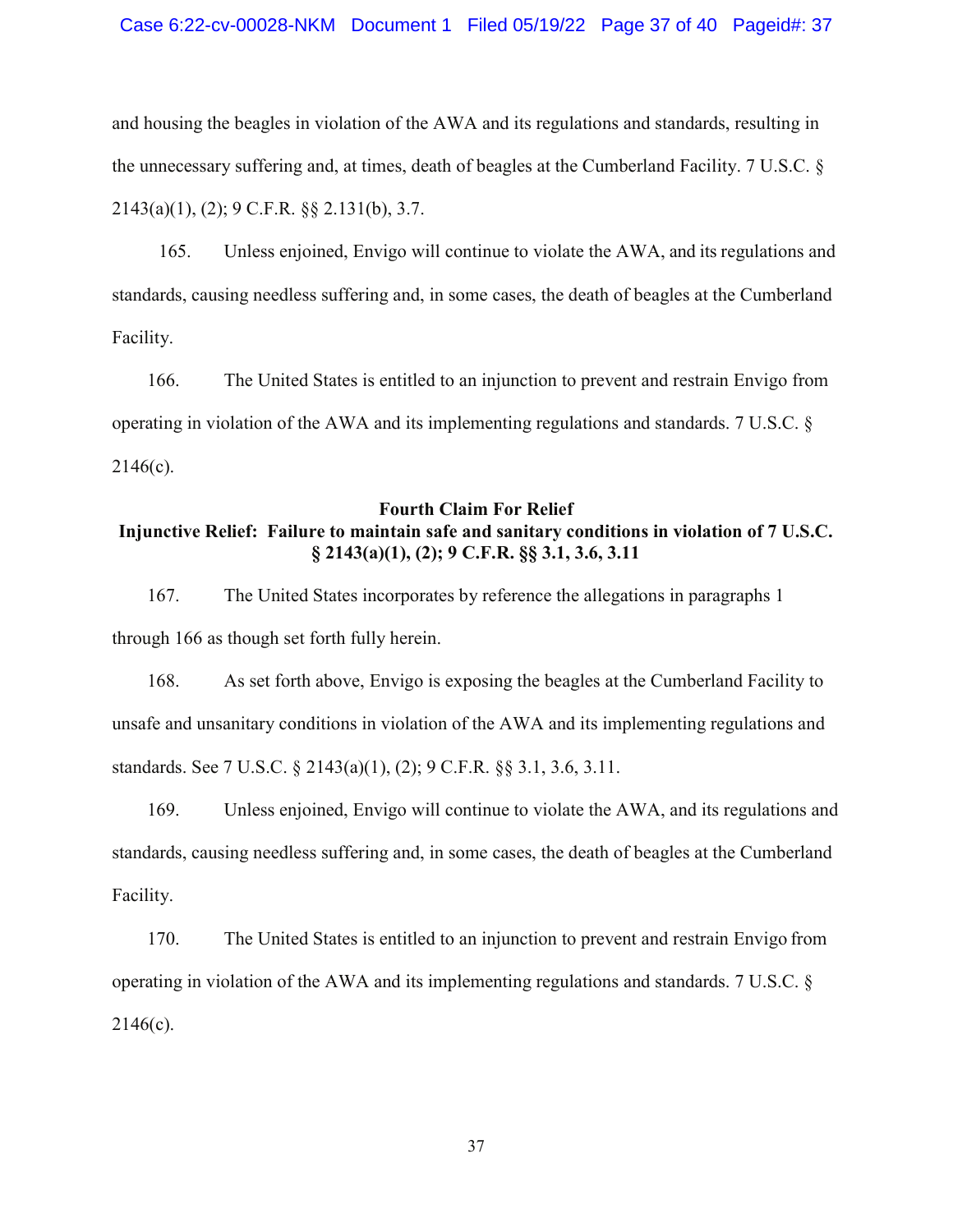### Fifth Claim For Relief

# Injunctive Relief: Failure to meet the minimum standards for handling, feeding, sanitation, and adequate veterinary care by employing an insufficient number of qualified employees to care for the thousands of beagles at the Cumberland Facility in violation of 7 U.S.C. § 2143(a)(1), (2); 9 C.F.R. § 3.12

171. The United States incorporates by reference the allegations in paragraphs 1

through 170 as though set forth fully herein.

172. As set forth above, Envigo is failing to meet the minimum standards for handling,

feeding, sanitation, and adequate veterinary care by employing an insufficient number of

qualified employees to care for the thousands of beagles at the Cumberland Facility in violation

of the AWA and its implementing regulations and standards. 7 U.S.C. § 2143(a)(1), (2); 9 C.F.R.

§ 3.12.

173. Unless enjoined, Envigo will continue to violate the AWA, and its regulations and

standards, causing needless suffering and, in some cases, the death of beagles at the Cumberland

Facility.

174. The United States is entitled to an injunction to prevent and restrain Envigo from operating in violation of the AWA and its implementing regulations and standards. 7 U.S.C. §  $2146(c)$ .

### Sixth Claim for Relief

# Injunctive Relief: Failure to create and maintain complete and accurate records in violation of 7 U.S.C. § 2140 and 9 C.F.R. §§ 2.75(a)(1), (2) and 3.13(b)

175. The United States incorporates by reference the allegations in paragraphs 1 through 174 as though set forth fully herein.

176. As set forth above, Envigo is violating the AWA, and its implementing regulations and standards, by failing to create and maintain complete and accurate records in violation of 7 U.S.C. § 2140 and 9 C.F.R. §§ 2.75(a)(1), (2) and 3.13(b).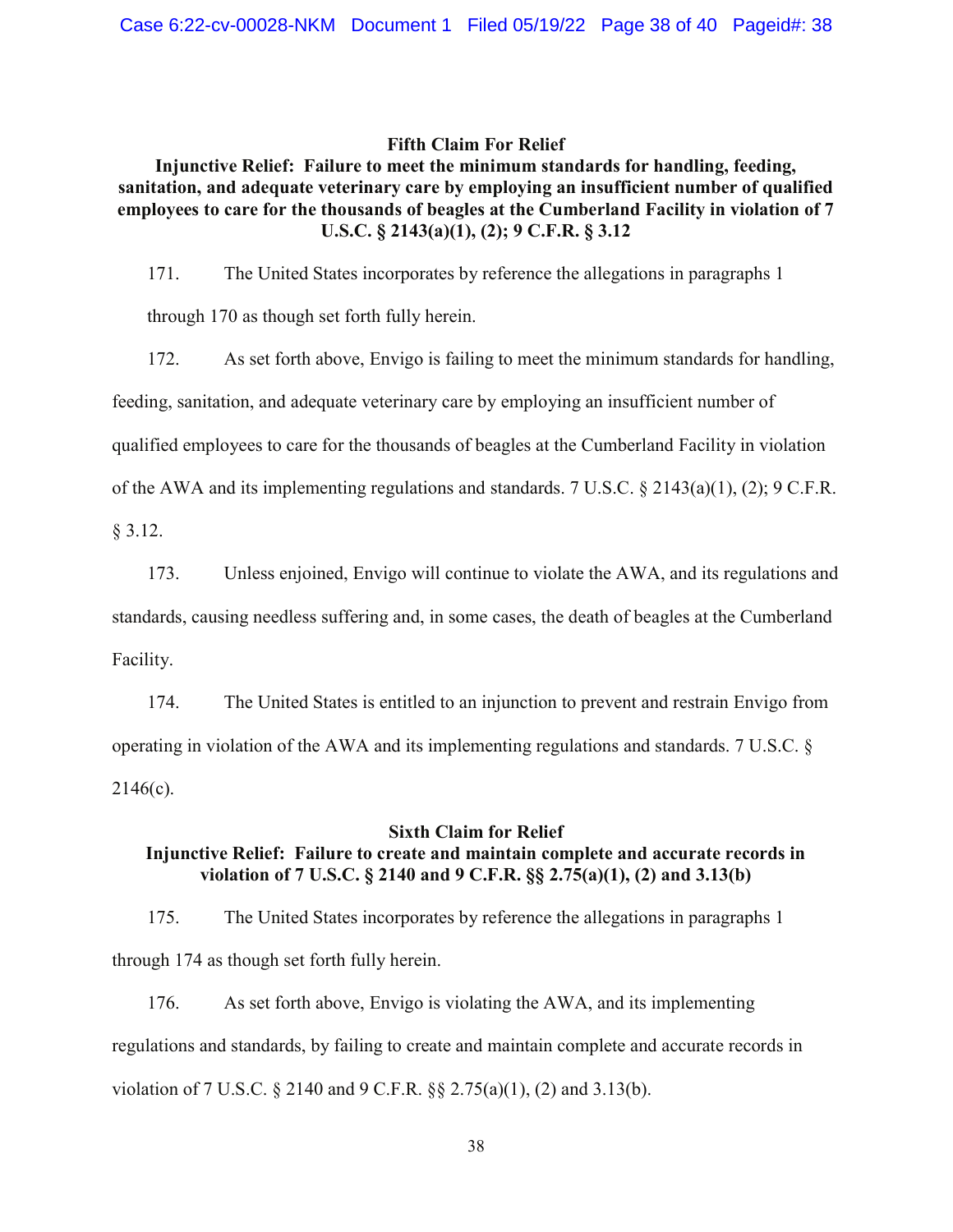177. Unless enjoined, Envigo will continue to violate the AWA, and its regulations and standards, causing needless suffering and, in some cases, the death of beagles at the Cumberland Facility.

178. The United States is entitled to an injunction to prevent and restrain Envigo from

operating in violation of the AWA and its implementing regulations and standards. 7 U.S.C. §

2146(c).

## REQUEST FOR RELIEF

WHEREFORE, the United States respectfully requests that the Court:

- 1. Declare that Envigo has violated and continues to violate the AWA, 7 U.S.C. §  $2143(a)(1)$ ,  $(2)$ , and its implementing regulations and standards;
- 2. Declare that Envigo has violated and continues to violate the AWA, 7 U.S.C. § 2140, and its implementing regulations and standards;
- 3. Preliminarily and permanently enjoin and restrain Envigo from violating the AWA, 7 U.S.C. § 2146(c);
- 4. Award the United States its costs in this action; and
- 5. Grant other relief that the Court deems just and proper.

DATED: May 19, 2022

Respectfully Submitted,

CHRISTOPHER R. KAVANAUGH TODD KIM United States Attorney Assistant Attorney General

/s/ Anthony P. Giorno /s/ Mary Hollingsworth ANTHONY P. GIORNO MARY HOLLINGSWORTH First Assistant United States Attorney Senior Trial Attorney Virginia Bar No. 15830 Arizona Bar No. 027080

Environment & Natural Resources Division

United States Department of Justice Environment & Natural Resources Division Wildlife & Marine Resources Section 999 18<sup>th</sup> Street, Rm. 370 Denver, CO 80202